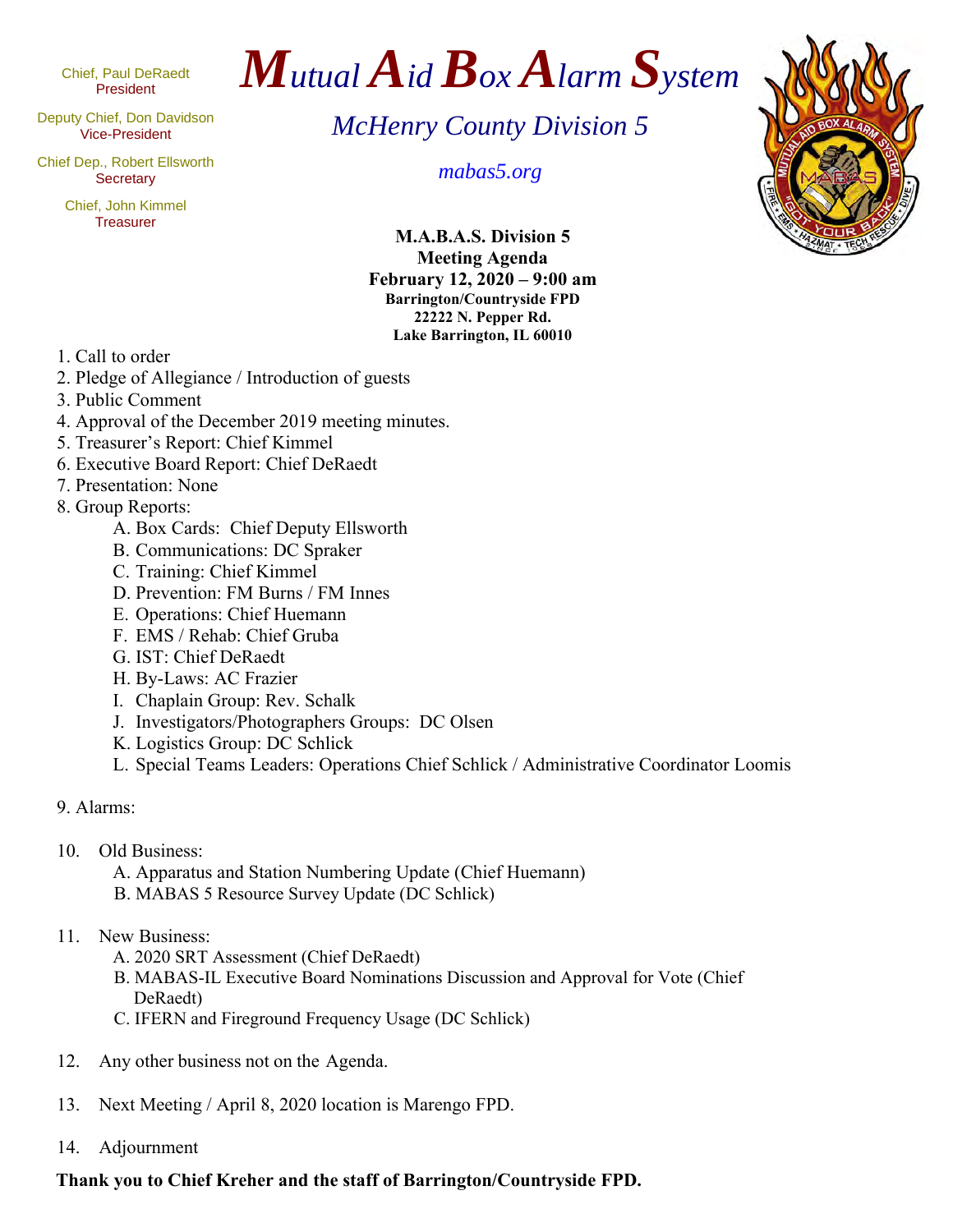Deputy Chief, Don Davidson

Chief Dep., Robert Ellsworth

Chief, John Kimmel Treasurer



Vice-President *McHenry County Division 5*

mabas5.org



**MABAS Division 5 Meeting February 12, 2020 – 09:00 am Barrington Countryside FPD 22222 N. Pepper Rd Lake Barrinton, IL. 60010**

The meeting was called to order by Chief DeRaedt at 0903 hours, followed by the Pledge of Allegiance. D/Chief Davidson introduced Chief Larry Kane of Harvard FPD.

**Public Comment**: No public comments.

**Motion by A/Chief Frazier, second by Chief R. Kreher to approve the minutes of the December 18, 2019 meeting. Passed.**

**Treasurer's Report:** Chief Kimmel gave the February report below.

| <b>Feb 2020</b>                        | <b>General Funds</b> |
|----------------------------------------|----------------------|
| <b>Previous Meeting Ending Balance</b> | \$21,725.39          |
| Disbursements (detail below)           | \$500.00             |
| Deposits (detail below)                | \$0.00               |
| <b>Check Account Balance</b>           | \$21,225.39          |
| <b>POD Funds</b>                       | \$500.00             |
| <b>Total Available Funds</b>           | \$22,225.39          |

#### *Disbursements:*

1154 SEECOM Dispatch Conf. 6500.00

#### **Motion by Chief R. Kreher, second by Chief J. Kreher, to approve the February 2020 Treasures Report. Passed.**

**Executive Board**: No report.

**Presentation**: None.

#### **Group Reports**

**Box Cards**: C/Deputy Ellsworth new SRT cards are in place. Hebron is working on cards for March.

Chief Kimmel and A/Chief Frazier led a discussion on emergent and nonemergent response to an unknown fire, and the amount of manpower and equipment responding until units arrive on scene to determine if additional response is needed. Chief Kimmel and A/Chief Frazier will continue to investigate and report.

**Communications**: D/Chief Spraker emailed the following:

Starcom reimbursement applications were due on Friday, February 7<sup>th</sup>. This item will go to the County Board for approval at their March meeting.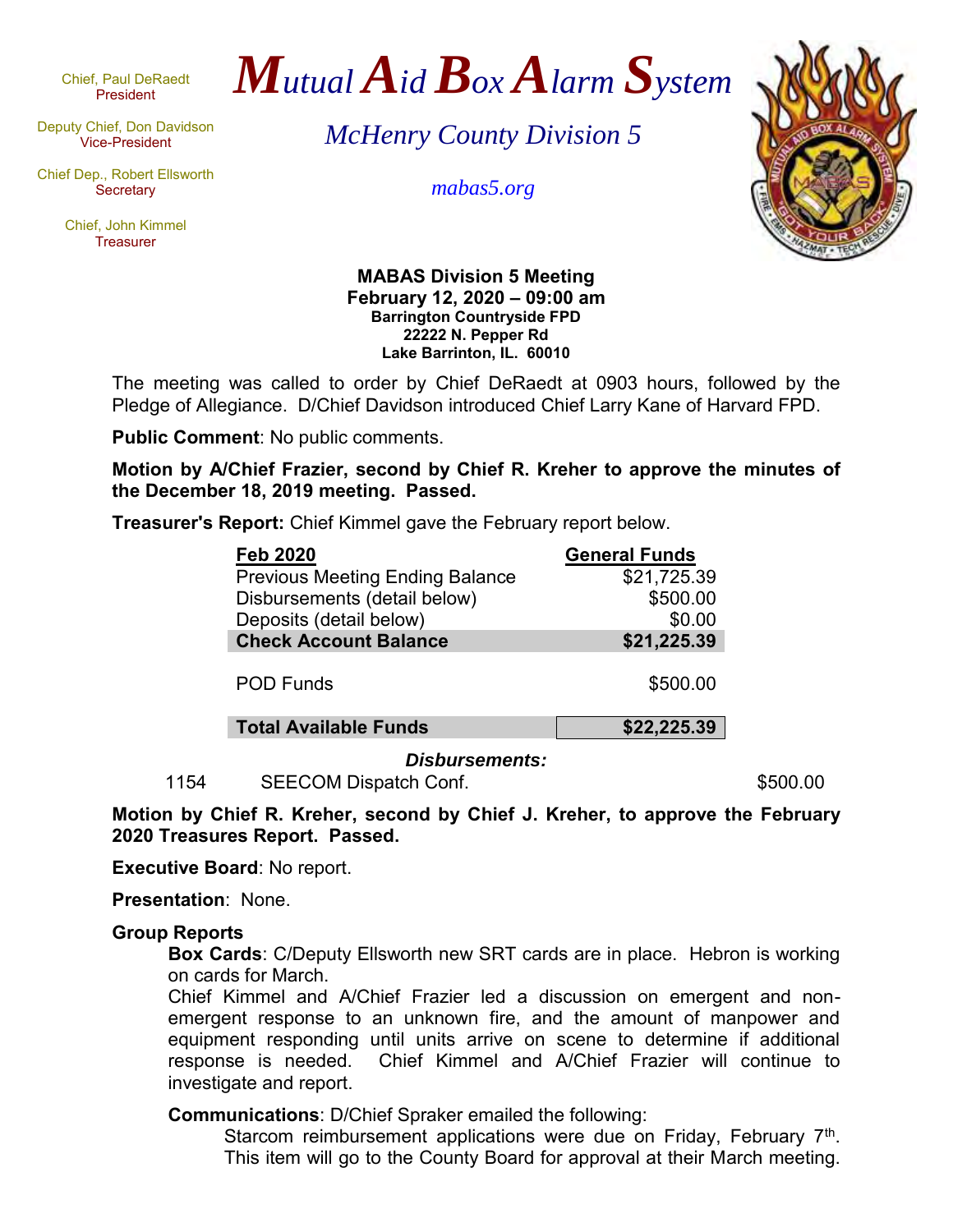It is estimated that checks from this will be available towards the end of March.

USDD station alerting reimbursement application will be sent out shortly. This item also had to go to the County Board for approval. Reimbursement will be available for purchase made up until September 1, 2020.

I have submitted a project request to the ETSB for a CAD-to-CAD interface. This would allow for quicker dispatching of resources across county lines. The project will be discussed further at the ETSB in the coming months.

**Training**: Chief Kimmel reported the group met last week to discuss the POD deployment / spring diver's exercise.

**Prevention**: FM Burns reported he was unable to attend yesterday's meeting, no report.

**Operations**: Chief Huemann and D/Chief Schlick discussed the Apparatus and Station Numbering Committee update. They reviewed the concerns, costs, challeges, outlined possible implementation process and priorities. They want to have a direction by May.

**EMS/Rehab**: Chief Gruba, reported that the North Rehab members are willing to help support the entire division. Chief J. Kreher also has been contacted by a Kildeer CERT group that has offered to help. Notification procedures would need to be worked out.

**IST**: Chief DeRaedt, no report.

**By-Laws**: A/Chief Frazier, no report.

**Chaplain's Group**: Rev. Schalk reported that February 13<sup>th</sup>, the chaplains have their first quarter training. Because a number of our chaplains have been involved in some important incidents over the past several months, we are going to spend some time reviewing those incidents.

We will also be reviewing the new SOG, which McHenry has developed to direct their fire chaplaincy.

Finally, we will also be working our way through a set of scenarios based upon incidents to which the chaplains have responded.

**Investigators / Photographers Groups**: D/Chief Olsen stated the groups last training was with the State Fire Marshalls Office. Recently the attendance has been good. Next month will be a meet and greet with a new investigator from the State Fire Marshalls Office.

**Logistics Group**: D/Chief Schlick, no report.

### **Special Teams Leaders**

**Division 5 Operations Chief**: D/Chief Schlick, no report.

**SRT Coordinator**: Admin. Coordinator Loomis reviewed both January and February reports and review of incidents.

Working on a new website.

2019 final budget report came in almost \$50,000.00 under budget due to a spiller pays reimbursement, and the Mechanics group being under budget. It was decided that these funds would be transferred to the capital improvement budget for future use.

The 2020 Assessments will be the same amount as last year.

The SRT will be reviewing the progress each month of the Strategic Plan. A draft questionnaire will be sent out to departments.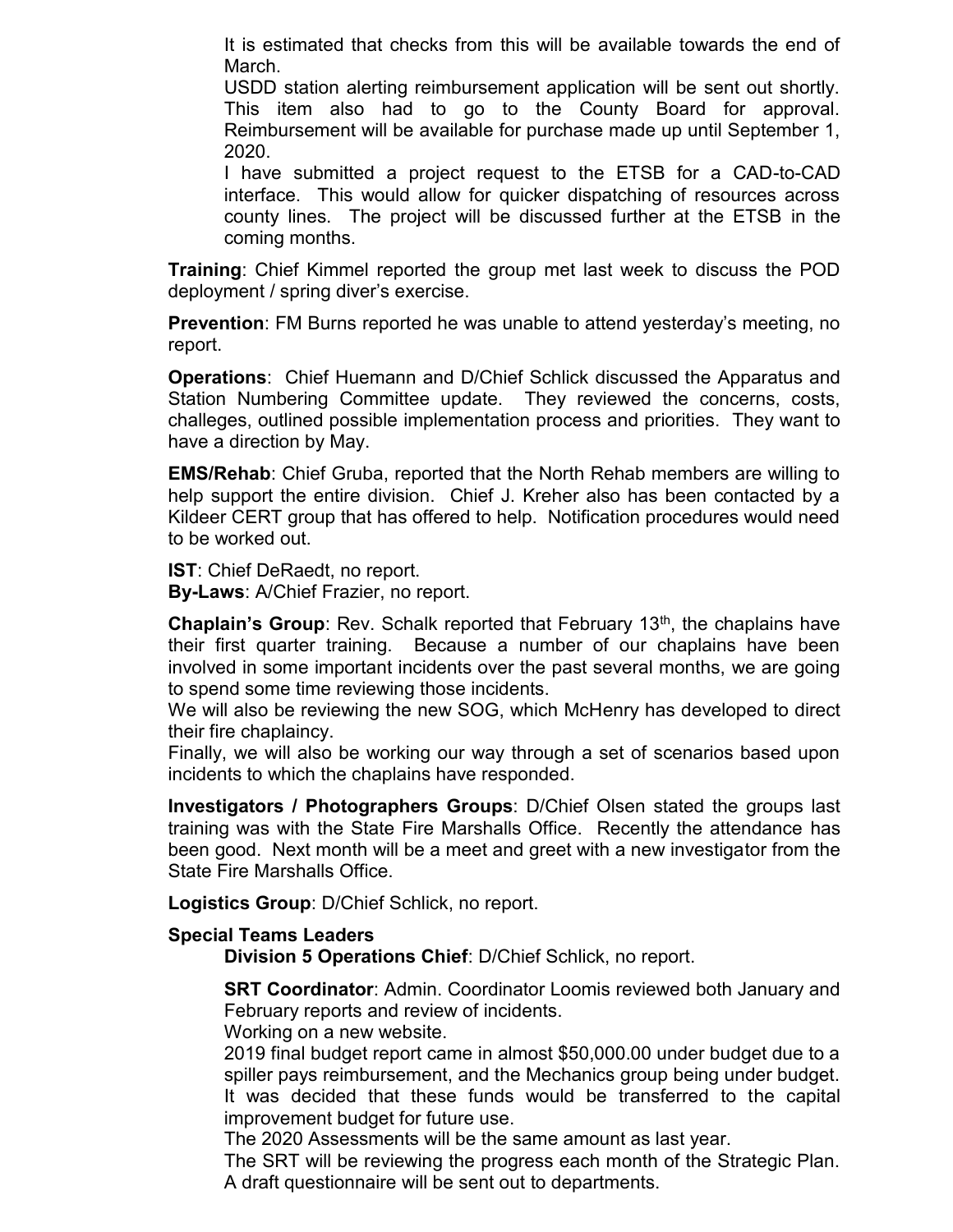The teams are looking to gain depth in the leadership positions.

An equipment inventory with new forms will be done by the end of June. The groups are looking for new locations to host trainings and specific training opportunities.

Reminder that if anyone needs grain bin rescue tools contact SRT, Crystal Lake for TRT-5, or Marengo.

**Alarms**: Chief Huemann reviewed their recent incident.

#### **Old Business**:

**MABAS 5 Resource Survey Update**: D/Chief Schlick reviewed the completed survey. This will help with the yearly Site Assisted Visit.

#### **New Business**:

**2020 SRT Assessment:** Chief DeRaedt reviewed this years SRT dues, \$5,639.96 per department. The first installment is June.

**MABAS-IL Executive Board Nominations Discussion and Approval for Vote:** Chief DeRaedt stated that Chief Kimmel will be present at the meeting to cast our divisions vote. **Motion by Chief Huemann, second by Chief J. Kreher to have Chief Kimmel cast the Division 5 vote for Chief Robert Marten as 1 st Vice President of the Illinois MABAS Executive Board. Passed.**

**IFERN and Fireground Frequency Usage**: D/Chief Schlick led a discussion on the policy, guidelines, improvements, and training. Chief DeRaedt stated that as a division we have adopted the MABAS-IL policy.

**Any other business not on the Agenda**: Tammy Chatman from FFL reviewed the McHenry base transition to Air Methods on April 6, 2020. A rebranding of the name, aircraft, and new dispatch number will be part of the transition. The members of Division 5 thank everyone from the Flight for Life staff, for their years of dedication and service to McHenry County.

Director Christensen reported that EMA is in the process of the Local Emergency Planning Committee (LEPC) plan rewrite. EMA will be reaching out to some of the members to help with this task.

Director Christensen gave an update on the application for the 2021 Integrated Emergency Management Course (IEMC). The application covers the Illinois Emergency Management Agency (IEMA) Region 3 jurisdictions. The event would be based in Chicago, and the counties in Region 3 would need to support and receive survivors, and coordinate resources.

Next meeting is Wednesday, April 8, 2020 9am at Marengo FPD.

Thank you to Chief J. Kreher and the staff of the Barrington Countryside FPD for hosting. **Motion by Chief R. Kreher, second by D/Chief Olsen to adjourn at 1105 hours. Passed.**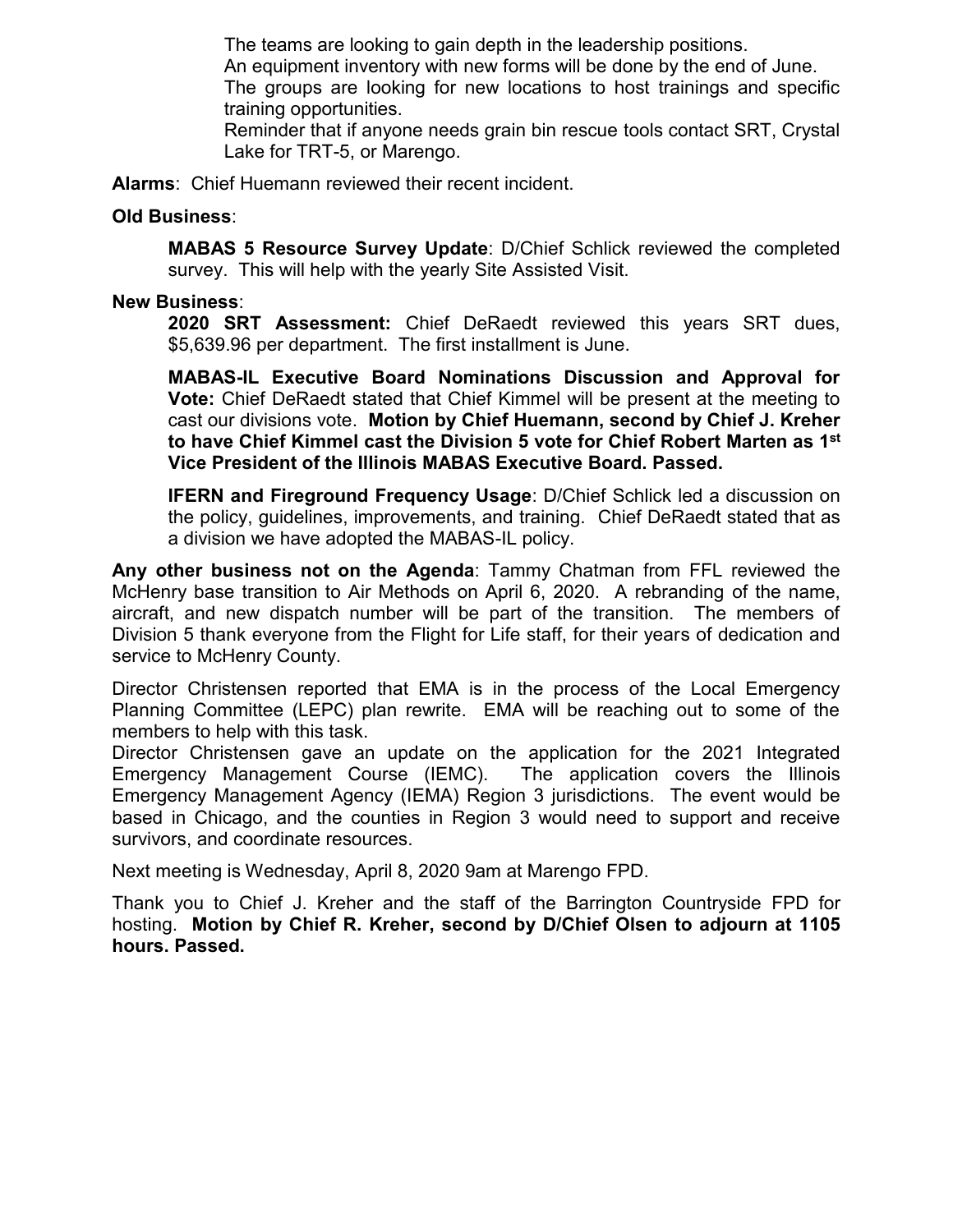Respectfully submitted,

*(ES)* R. Ellsworth, Jr.

| <b>Attendance</b>       |               |                       |             |
|-------------------------|---------------|-----------------------|-------------|
| <b>Name</b>             | Dept.         | <b>Name</b>           | Dept.       |
| <b>Paul DeRaedt</b>     | <b>CRLK</b>   | Mike Kern             | <b>ALGN</b> |
| <b>Chris Olsen</b>      | <b>CRLK</b>   | John Knebl            | <b>ALGN</b> |
| <b>Henry Gruba</b>      | <b>RICH</b>   | David Christensen     | <b>EMA</b>  |
| John Kimmel             | <b>MRGO</b>   | <b>Bob Ellsworth</b>  | <b>EMA</b>  |
| <b>Steve Frazier</b>    | <b>MRGO</b>   | <b>Robert Leracz</b>  | <b>EMA</b>  |
| <b>Bill Weiss</b>       | <b>MRGO</b>   | Mike Weber            | <b>WNLK</b> |
| Jason Kern              | <b>SEECOM</b> | Scott Ravagnie        | <b>HUNT</b> |
| Don Burr                | <b>SEECOM</b> | <b>Al Schlick</b>     | <b>HUNT</b> |
| <b>Tony Huemann</b>     | <b>MCHY</b>   | <b>Brad Delatorre</b> | <b>CARY</b> |
| <b>Rudy Horist</b>      | <b>MCHY</b>   | Lloyd Laufer          | <b>HEBR</b> |
| <b>Paul Klicker</b>     | <b>SPGR</b>   | <b>Bob Kreher</b>     | <b>FRGR</b> |
| <b>Christina Loomis</b> | <b>SRT</b>    | <b>Gerald Schalk</b>  | <b>FRGR</b> |
| <b>John Burns</b>       | <b>UNON</b>   | Don Davidson          | <b>HARV</b> |
| <b>Mike Paige</b>       | <b>UNON</b>   | Larry Kane            | <b>HARV</b> |
| Jim Kreher              | <b>BCFD</b>   | <b>Nick Asta</b>      | <b>BCFD</b> |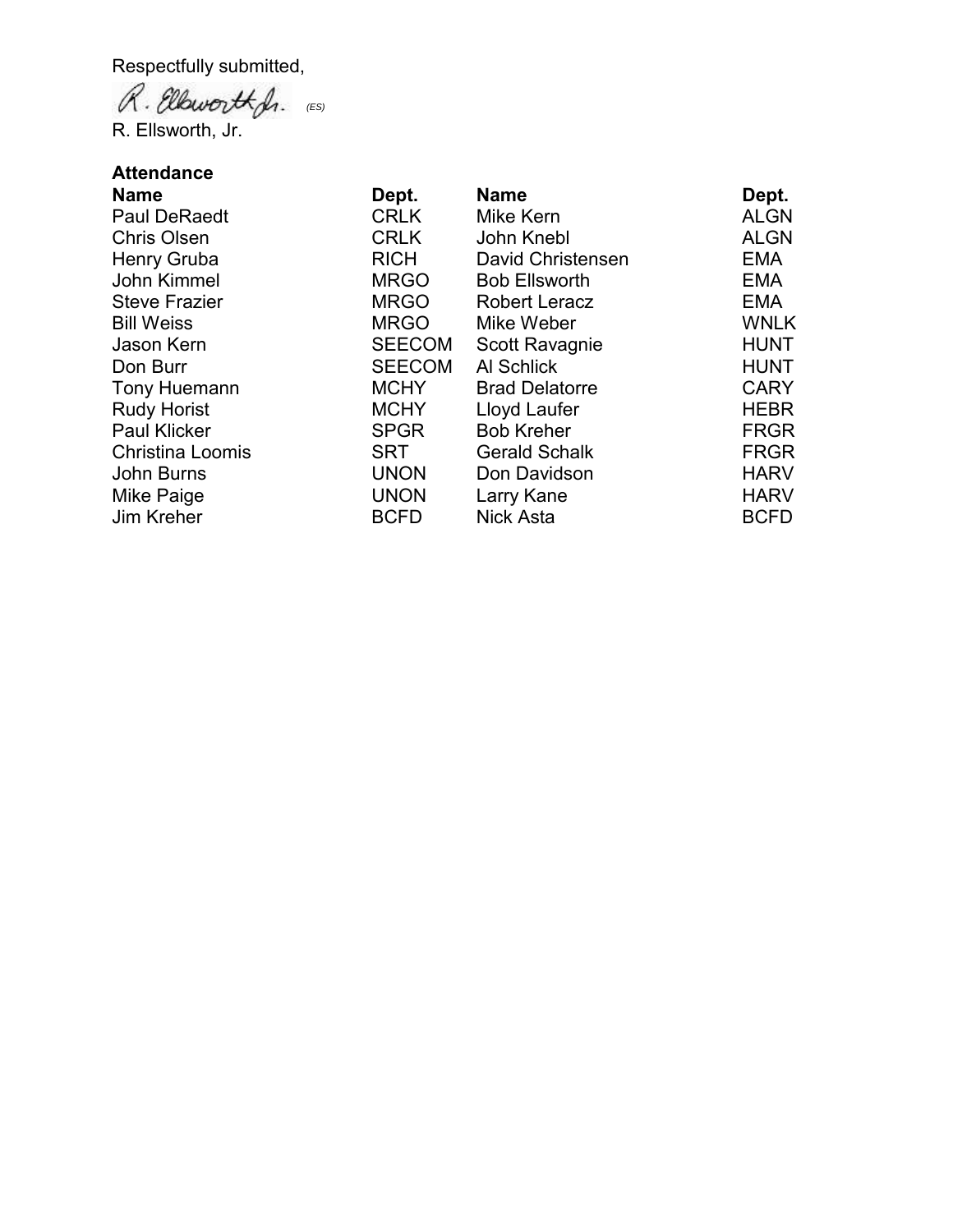Deputy Chief, Don Davidson

Chief Dep., Robert Ellsworth

Chief, John Kimmel **Treasurer** 



**McHenry County Division 5** 

mabas5.org



**M.A.B.A.S. Division 5 Meeting Agenda June 10, 2020 – 9:00 am Crystal Lake Fire Rescue 100 W. Woodstock St., Room F105 Crystal Lake, IL 60014**

**ELECTRONIC ATTENDANCE: Members of the public may hear the audio of the meeting and address the MABAS 5 Board in accordance with the Temporary Rules by utilizing the following call in number and login information through the Go to Meeting electronic platform:**

**From your computer, laptop, tablet, or smart phone:**

**Join Go to Meeting** Please join my meeting from your computer, tablet or smartphone.

<https://global.gotomeeting.com/join/682944237>

**You can also dial in using your phone.** United States: [+1 \(669\) 224-3412](tel:+16692243412,,682944237)

**Access Code:** 682-944-237

- 1. Call to order
- 2. Pledge of Allegiance / Introduction of guests
- 3. Public Comment
- 4. Approval of the February 2020 meeting minutes.
- 5. Treasurer's Report: Chief Kimmel
- 6. Executive Board Report: Chief DeRaedt
- 7. Presentation: None
- 8. Group Reports:
	- A. Box Cards: Chief Deputy Ellsworth
	- B. Communications: DC Spraker
	- C. Training: Chief Kimmel
	- D. Prevention: FM Burns / FM Innes
	- E. Operations: Chief Huemann
	- F. EMS / Rehab: Chief Gruba
	- G. IST: Chief DeRaedt
	- H. By-Laws: AC Frazier
	- I. Chaplain Group: Rev. Schalk
	- J. Investigators/Photographers Groups: DC Olsen
	- K. Logistics Group: DC Schlick
	- L. Special Teams Leaders: Operations Chief Schlick / Administrative Coordinator Loomis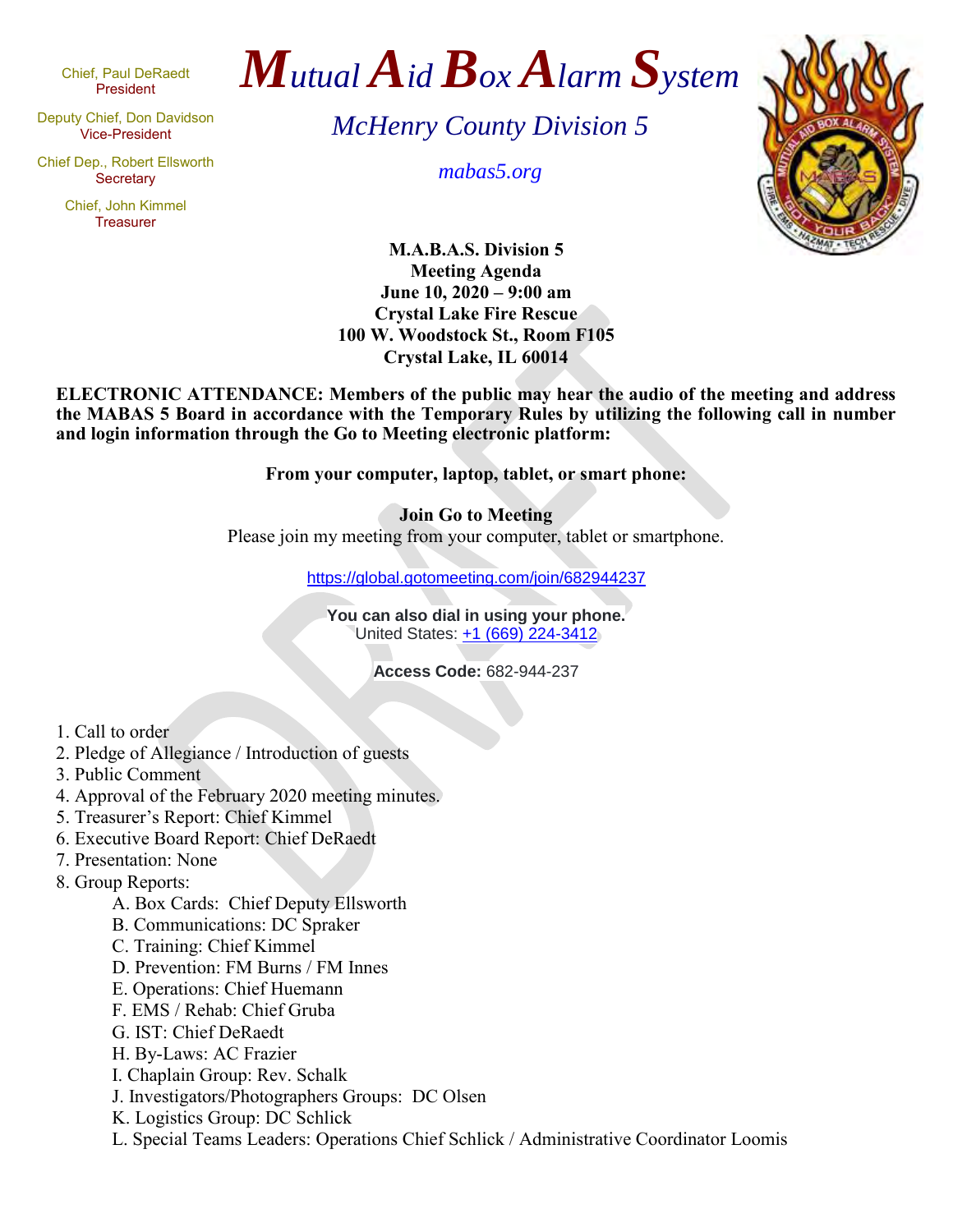## 9. Alarms:

### 10. Old Business:

A. Apparatus and Station Numbering Update (Chief Huemann)

B. MABAS 5 Resource Survey Update (DC Schlick)

C. IFERN and Fireground Frequency Usage (DC Schlick)

### 11. New Business:

A. Approve 2020 MABAS 4 & 5 SRT First Installment Invoice Payment (Chief DeRaedt)

12. Any other business not on the Agenda.

13. Next Meeting / August 12, 2020 location is Algonquin/LITH FPD pending Restore Illinois Plan Phase 4 status.

14. Adjournment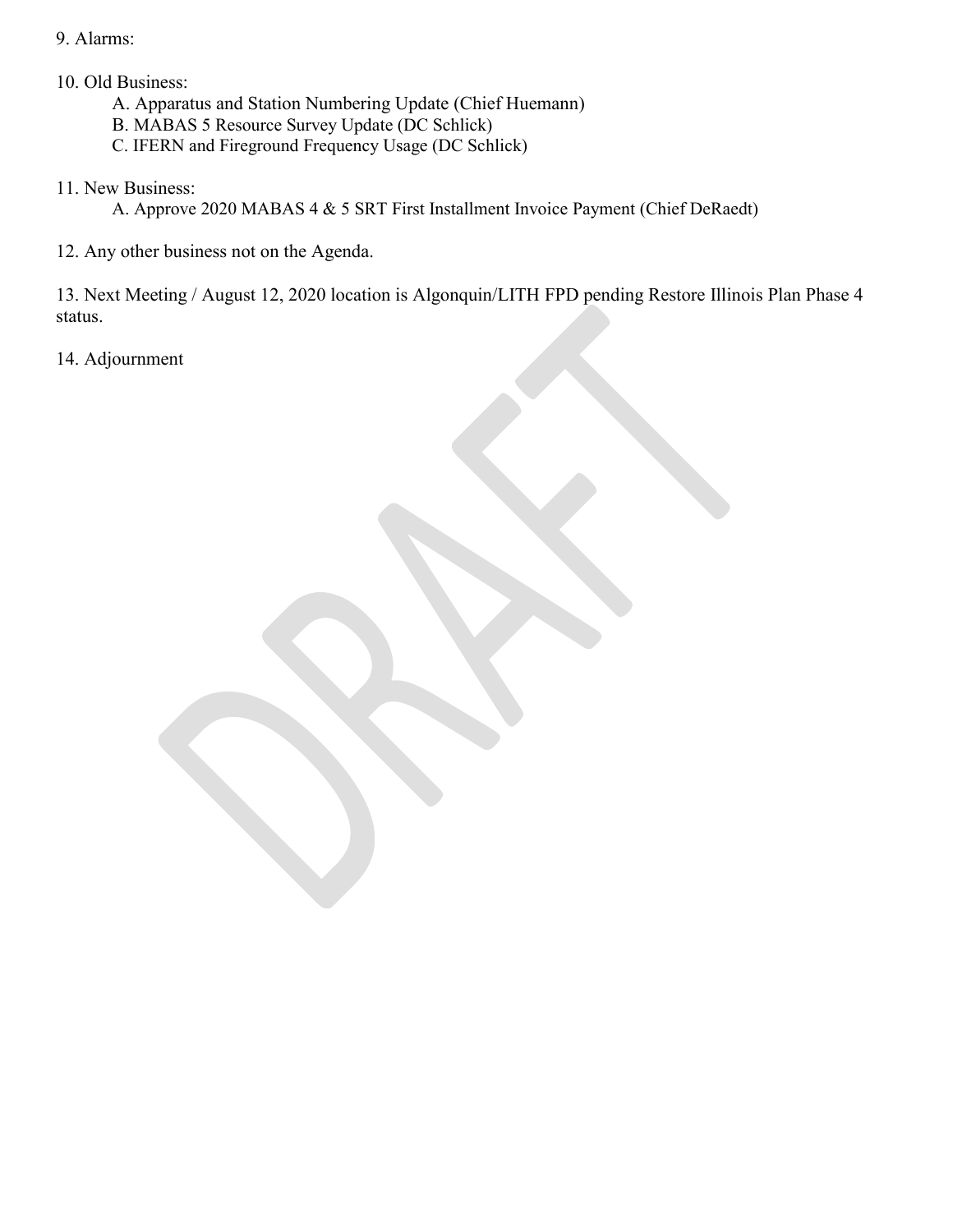Deputy Chief, Don Davidson

Chief Dep., Robert Ellsworth

Chief, John Kimmel **Treasurer** 



Vice-President *McHenry County Division 5*

mabas5.org



**MABAS Division 5 Meeting June 10, 2020 – 09:00 am Crystal Lake Fire Rescue 100 W. Woodstock St., Room F105 Crystal Lake, IL. 60014**

*ELECTRONIC ATTENDANCE: Members of the public may hear the audio of the meeting and address the MABAS 5 Board in accordance with the Temporary Rules by utilizing the following call in number and login information through the Go to Meeting electronic platform:*

*From your computer, laptop, tablet, or smart phone:*

*Join Go to Meeting Please join my meeting from your computer, tablet or smartphone. https://global.gotomeeting.com/join/682944237*

> *You can also dial in using your phone. United States: +1 (669) 224-3412*

> > *Access Code: 682-944-237*

The meeting was called to order by Chief DeRaedt at 0904 hours, followed by the Pledge of Allegiance.

**Public Comment**: No public comments.

**Motion by Marengo, second by Nunda to approve the minutes of the February 12, 2020 meeting. Passed.**

**Treasurer's Report:** Chief Kimmel gave the April and June reports below.

| <b>General Funds</b> |
|----------------------|
| \$21,225.39          |
| \$0.00               |
| \$0.00               |
| \$21,225.39          |
| \$500.00             |
| \$21,725.39          |
|                      |
| ************         |
| <b>General Funds</b> |
| \$21,225.39          |
| \$825.00             |
| \$43,591.00          |
| \$63,991.39          |
| \$500.00             |
|                      |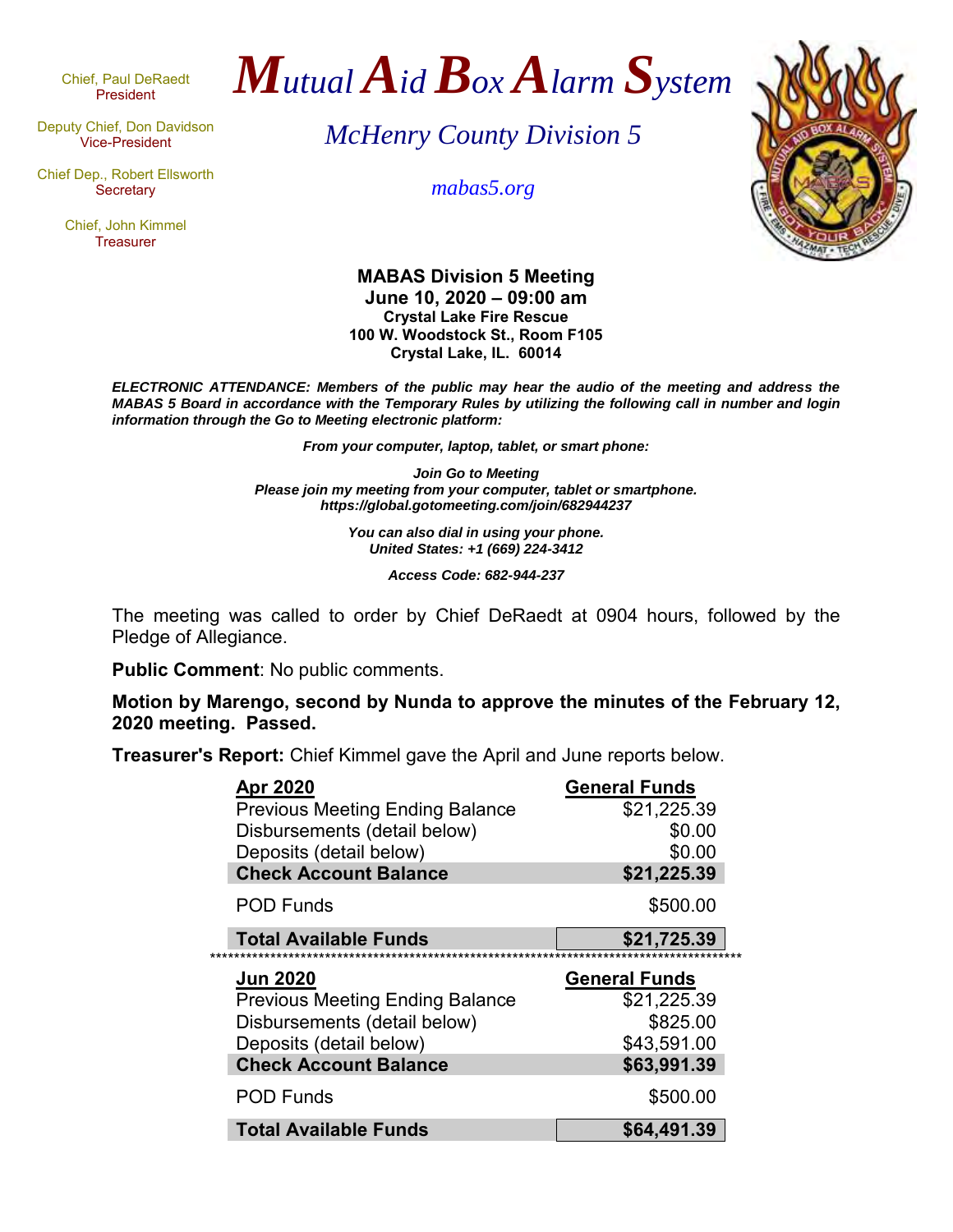|      | Disbursements:                    |          |
|------|-----------------------------------|----------|
| 1155 | <b>McHenry County Radio Tower</b> | \$825.00 |
|      | Deposits:                         |          |

6/5/2020 MABAS Dues \$43,597.00

#### **Motion by Fox River Grove, second by Marengo, to approve the April and June 2020 Treasures Report. Passed.**

**Executive Board**: No report.

**Presentation**: None.

#### **Group Reports**

**Box Cards**: The Division Website has been re-established by Crystal Lake. We will have something up shortly.

**Communications**: D/Chief Spraker sent the following: ETSB has issued checks for both the Starcom & Station alerting grant programs. If you have submitted for the grant and have not received your check, please let him know.

The RFP for the records management system (i.e. Firehouse) is set to go out by the end of the month.

McHenry, Cary, Fox River Grove, and Nunda will be switching to Starcom on August 4th.

**Training**: No report. **Prevention**: No report. **Operations**: No report.

**EMS/Rehab**: Chief Gruba, reported that the North Rehab members are willing to help support the entire division. Chief's DeRaedt and Gruba will discuss further logistics moving forward.

**IST**: No report. **By-Laws**: No report.

**Chaplain's Group**: Rev. Schalk reported the fire chaplains met for the first quarter training event on February 13<sup>th</sup>, in Wonder Lake. The training session ended up being a roundtable discussion of several recent fire chaplain involvements in our departments including the Gitzke funeral in Cary, the new Chaplain SOG in McHenry, incidents in Wonder Lake, Marengo, and Huntley, as well as the Advanced Directives for Notification, which we use in Fox River grove. It was an excellent discussion and especially helpful to our newer chaplains.

We were to have met in May at McHenry for our second quarter training event, but had to cancel due to the pandemic. I am presently trying to reschedule the training event for July.

**Investigators / Photographers Groups**: No report. **Logistics Group**: No report.

### **Special Teams Leaders**

**Division 5 Operations Chief**: No report.

**SRT Coordinator**: Admin. Coordinator Loomis reviewed events from March - May report: The JAC continues to host virtual meetings, new team members, training online and resume in-person, incidents, new website, team inventories, 2021 budget, SOG updates, and completed audit.

**Alarms**: None.

**Old Business**: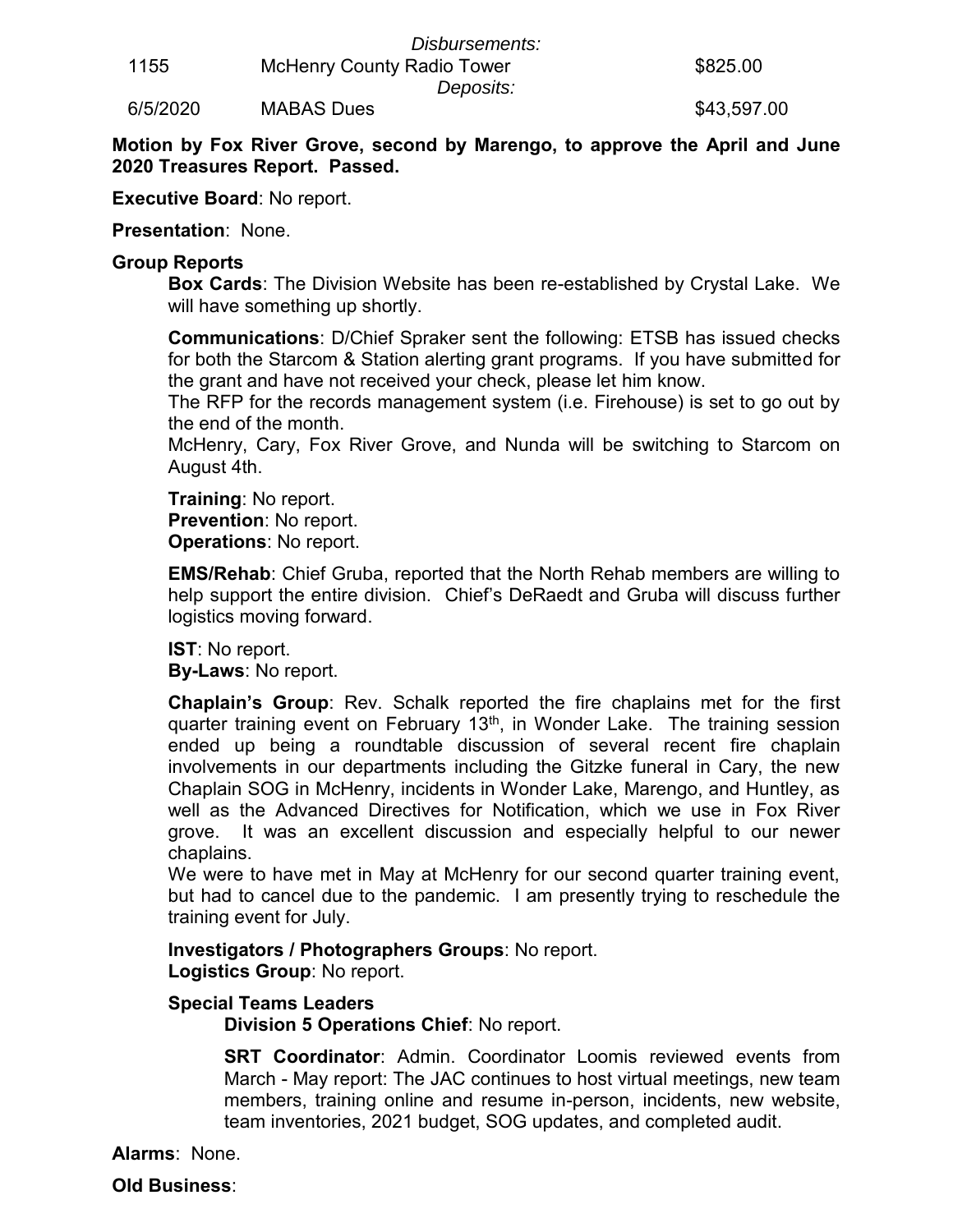**Apparatus and Station Numbering Update**: No Report.

**IFERN and Fireground Frequency Usage**: D/Chief Schlick reported the PowerPoint self-study training, has been completed.

### **New Business**:

**Approve 2020 MABAS 4 & 5 SRT First Installment Payment:** Chief Kimmel advised the first installment \$42,299.70 is due June 30, 2020. **Motion by Fox River Grove, second by Wonder Lake, to pay the first installment of \$42,299.70. Passed.**

**Approve annual billing for radio equipment and tower maintenance at McHenry County**: Chief Kimmel advised the annual bill is \$825.00. **Motion by Nunda, second by Hebron, to pay the annual fee to the county treasurer. Passed.**

**Deployment Drill**: D/Chief Schlick explained that we are still hoping to host a fall drill with the dive team members.

#### **Any other business not on the Agenda**: None.

Next meeting is Wednesday, August 12, 2020 9am at Algonquin/LITH FPD pending Restore Illinois Plan Phase 4 status.

### **Motion by Fox River Grove, second by Marengo to adjourn at 0930 hours. Passed.**

Respectfully submitted,

R. Elbworthdr. (ES)

R. Ellsworth, Jr.

| Dept.         | <b>Name</b>           | Dept.       |
|---------------|-----------------------|-------------|
| <b>CRLK</b>   | Mike Kern             | <b>ALGN</b> |
| <b>CRLK</b>   | John Knebl            | <b>ALGN</b> |
| <b>RICH</b>   | <b>Jeremy Morris</b>  | <b>MCSO</b> |
| <b>MRGO</b>   | <b>Bob Ellsworth</b>  | <b>EMA</b>  |
| <b>MRGO</b>   | <b>Robert Leracz</b>  | <b>EMA</b>  |
| <b>WSTK</b>   | Mike Weber            | <b>WNLK</b> |
| <b>SEECOM</b> | Scott Ravagnie        | <b>HUNT</b> |
| <b>SEECOM</b> | <b>Al Schlick</b>     | <b>HUNT</b> |
| <b>RICH</b>   | <b>Brad Delatorre</b> | <b>CARY</b> |
| <b>SRT</b>    | Tom Linneman          | <b>HEBR</b> |
| <b>SPGR</b>   | <b>Bob Kreher</b>     | <b>FRGR</b> |
| <b>UNON</b>   | <b>Gerald Schalk</b>  | <b>FRGR</b> |
| <b>UNON</b>   | Don Davidson          |             |
| <b>NUND</b>   |                       |             |
|               |                       |             |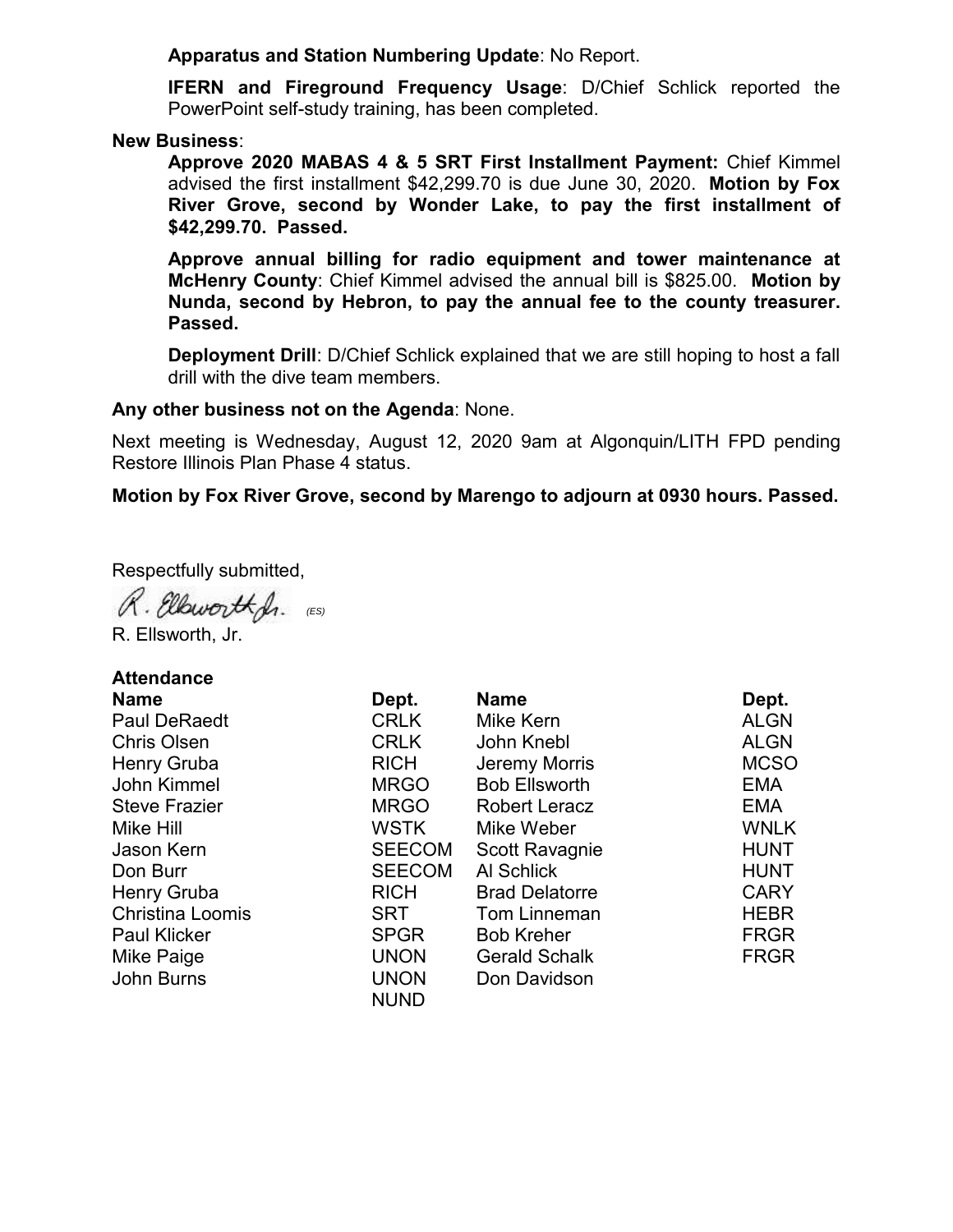Batt. Chief, Don Davidson

Chief Dep., Robert Ellsworth p., Robert Elisworth<br>Secretary *mabas5.org* 

Chief, John Kimmel **Treasurer** 



Vice-President *McHenry County Division 5*



**M.A.B.A.S. Division 5 Meeting Agenda August 12, 2020 – 9:00 am Crystal Lake Fire Rescue 100 W. Woodstock St., Room F105 Crystal Lake, IL 60014**

**ELECTRONIC ATTENDANCE: Members of the public may hear the audio of the meeting and address the MABAS 5 Board in accordance with the Temporary Rules by utilizing the following call in number and login information through the Go to Meeting electronic platform:**

#### **From your computer, laptop, tablet, or smart phone:**

**Join Go to Meeting** Please join my meeting from your computer, tablet or smartphone.

<https://global.gotomeeting.com/join/285638885>

**You can also dial in using your phone.** United States: [+1 \(646\) 749-3122](tel:+16467493122,,285638885)

**Access Code:** 285-638-885

- 1. Call to order
- 2. Pledge of Allegiance / Introduction of guests
- 3. Public Comment
- 4. Approval of the June 2020 meeting minutes.
- 5. Treasurer's Report: Chief Kimmel
- 6. Executive Board Report: Chief DeRaedt
- 7. Presentation: None
- 8. Group Reports:
	- A. Box Cards: Chief Deputy Ellsworth
	- B. Communications: DC Spraker
	- C. Training: Chief Kimmel
	- D. Prevention: FM Burns / FM Innes
	- E. Operations: Chief Huemann
	- F. EMS / Rehab: Chief Gruba
	- G. IST: Chief DeRaedt
	- H. By-Laws: AC Frazier
	- I. Chaplain Group: Rev. Schalk
	- J. Investigators/Photographers Groups: DC Olsen
	- K. Logistics Group: DC Schlick
	- L. Special Teams Leaders: Operations Chief Schlick / Administrative Coordinator Loomis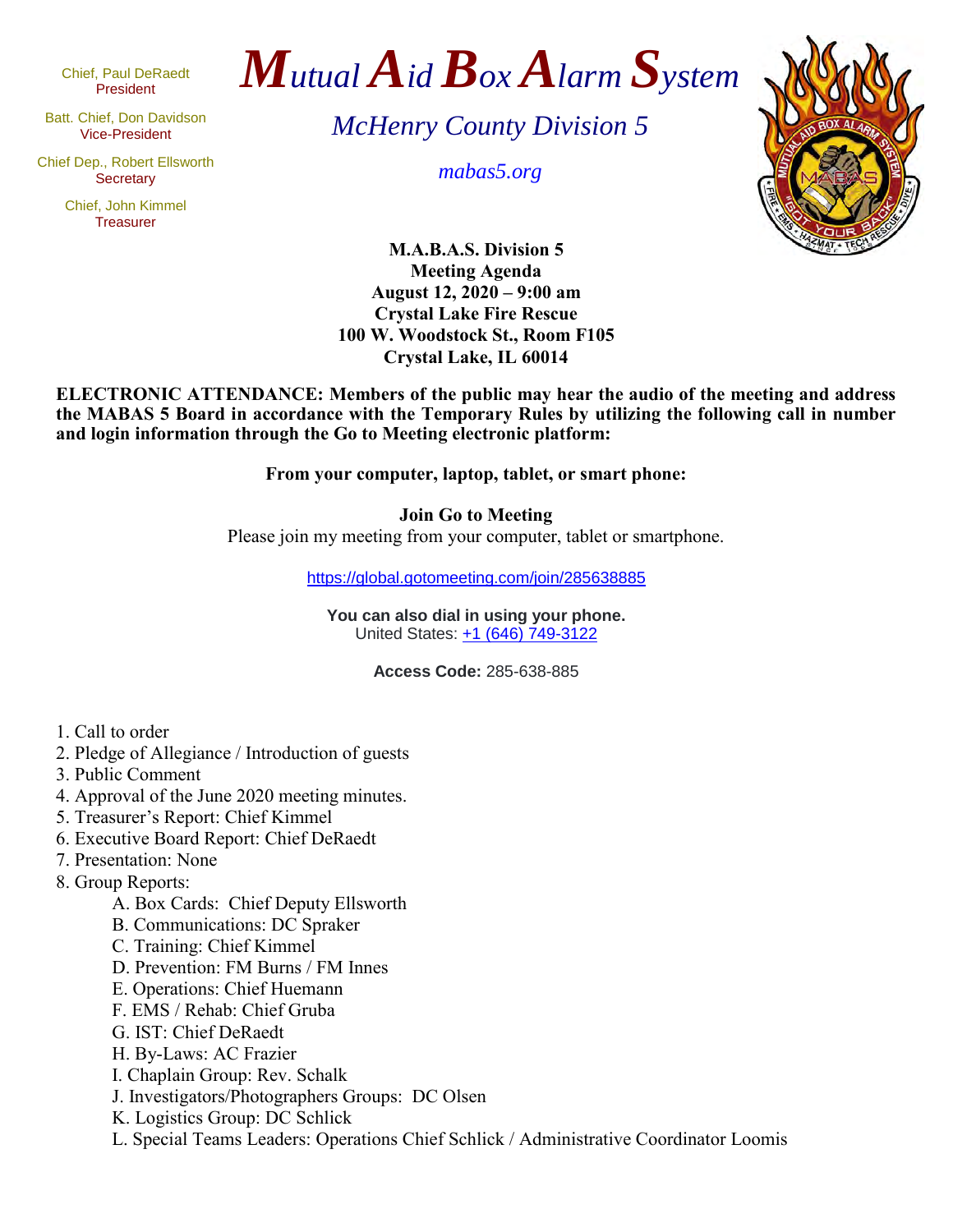### 9. Alarms:

- 10. Old Business:
	- A. Apparatus and Station Numbering Update (Chief Huemann)
	- B. IFERN and Fireground Frequency Usage Update (DC Schlick)
	- C. MABAS 5 Deployment Drill and Western Shelter Set Up for Dive Team (DC Schlick)

## 11. New Business:

- A. Approve 2020 MABAS 4 & 5 SRT Second Installment Invoice Payment (Chief Kimmel)
- B. Approve MABAS-IL 2020 Dues Payment (Chief Kimmel)
- C. Rehab North and South Discussion (Chief Gruba)
- D. December Elections, Nominating Committee (BC Davidson)
- 12. Any other business not on the Agenda.
- 13. Next Meeting / October 14, 2020 location is Huntley FPD pending Restore Illinois Plan Phase 4 status.
- 14. Adjournment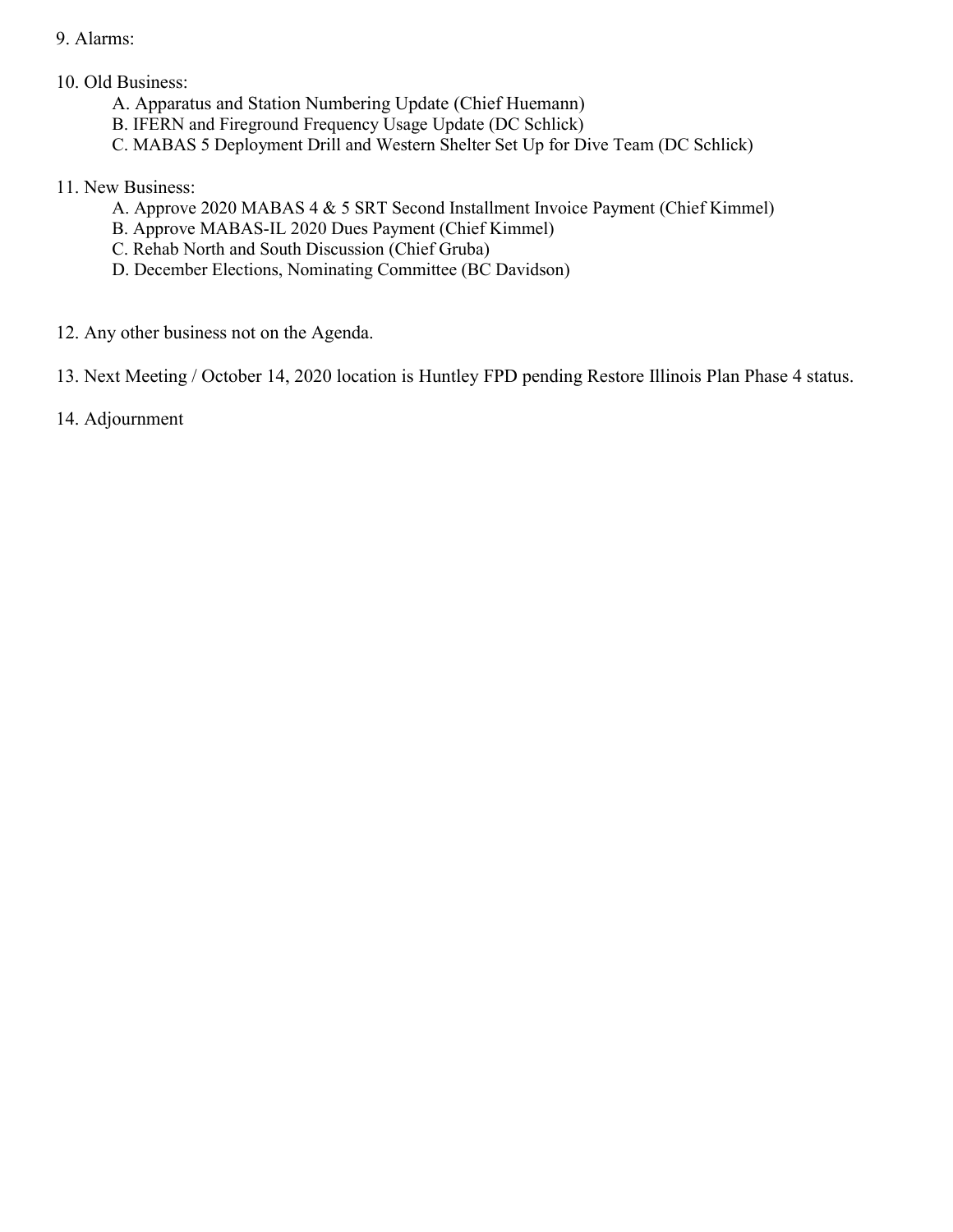Batt. Chief, Don Davidson

Chief Dep., Robert Ellsworth

Chief, John Kimmel **Treasurer** 



Vice-President *McHenry County Division 5*

mabas5.org



**MABAS Division 5 Meeting August 12, 2020 – 09:00 am Crystal Lake Fire Rescue 100 W. Woodstock St., Room F105 Crystal Lake, IL. 60014**

*ELECTRONIC ATTENDANCE: Members of the public may hear the audio of the meeting and address the MABAS 5 Board in accordance with the Temporary Rules by utilizing the following call in number and login information through the Go to Meeting electronic platform:*

*From your computer, laptop, tablet, or smart phone:*

*Join Go to Meeting Please join my meeting from your computer, tablet or smartphone. https://global.gotomeeting.com/join/682944237*

> *You can also dial in using your phone. United States: +1 (669) 224-3412*

> > *Access Code: 682-944-237*

The meeting was called to order by Chief DeRaedt at 0904 hours, followed by the Pledge of Allegiance. **Chief DeRaedt asked for a Roll Call of members present with the electronic (Go-to-Meeting) attendance. Harvard FPD was the only missing member (15 primary members within Division 5), 14 present.**

**Public Comment**: No public comments.

**Motion by Crystal Lake, second by Nunda to approve the minutes of the June 10, 2020 meeting. Passed.**

**Treasurer's Report:** Chief Kimmel gave the August report below.

| <b>Aug 2020</b>                        | <b>General Funds</b> |
|----------------------------------------|----------------------|
| <b>Previous Meeting Ending Balance</b> | \$63,991.39          |
| Disbursements (detail below)           | \$42,299.70          |
| Deposits (detail below)                | \$0.00               |
| <b>Check Account Balance</b>           | \$21,691.69          |
| <b>POD Funds</b>                       | \$500.00             |
| <b>Total Available Funds</b>           | \$22,191.69          |

*Disbursements:*

1156 SRT 1<sup>st</sup> Installment \$42,299.70

*Deposits:*

\$0.00

**Motion by Fox River Grove, second by Union, to approve the August 2020 Treasures Report. Passed.**

**Executive Board**: No report.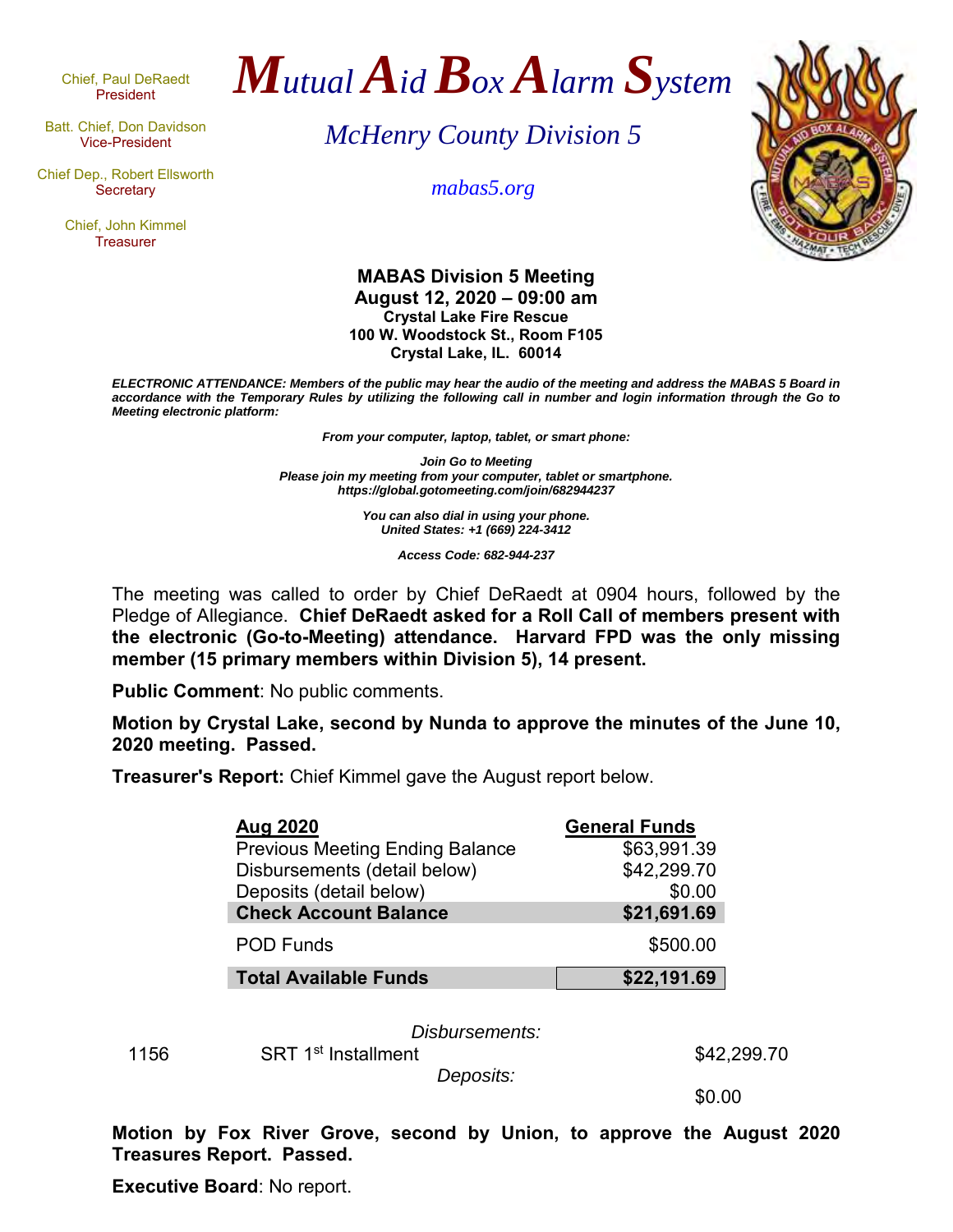### **Presentation**: None.

### **Group Reports**

**Box Cards**: The SRT cards have been updated twice in the new format, due to member changes.

The website has been re-established. Please look over everything to make sure it is correct.

**Communications**: D/Chief Spraker stated that Cary, Fox River Grove, McHenry and Nunda have switched to Starcom as of 10:00 a.m. today. They will be utilizing the channel named "Fire East Dispatch". In the event that a department does not have Starcom, both McHenry and Fire South VHF channels are still active and will be monitored by dispatch.

Remember to submit costs for both the Starcom & Station alerting for reimbursement.

**Training**: No report.

**Prevention**: No report.

**Operations**: No report. Chief Huemann did mention that the committee looked at response plans and felt it was up to each department to review.

**EMS/Rehab**: No report. **IST**: No report. **By-Laws**: No report.

**Chaplain's Group**: Rev. Schalk reported on July 30<sup>th</sup> the group held its first first chaplain training since February. Ten chaplains met at McHenry Station #2 in Johnsburg. Our first presenter for the morning was Michelle Kavouras representing Live4Lali, a drug abuse program based in Arlington Heights which works here in McHenry County. The organization's emphasis is on overdose prevention and harm reduction. They provide naloxone, bottled water, hand sanitizer, safe sex supplies and counseling as well as a clean needle program and fentynal test strips. You may have seen their bright purple truck in the McHenry area.

During the second portion of our morning we worked on a series of scenarios. We also discussed the added stress which is being placed on fire department personnel because of the COVID-19 pandemic. We plan to meet for our next training in November.

**Investigators / Photographers Groups**: D/Chief Olsen reported on last month's on-scene process training with 15-16 attending in Wonder Lake. MCC is hosting a non-certification fire investigation course. OSFM has realigned contacts.

**Logistics Group**: No report.

### **Special Teams Leaders**

**Division 5 Operations Chief**: No report.

**SRT Coordinator**: Admin. Coordinator Loomis reviewed events from the June and July reports. She also discussed the JAC meetings, new team members, training online and resuming in-person training, incidents, team inventories, and the 2021 budget.

Division 5 currently looking for the following positions (Dive Team Leader and Asst. Mechanic Team Leader) for SRT leadership, please contact Admin. Coordinator Loomis or D/Chief Schlick if interested.

**Alarms**: None.

**Old Business**: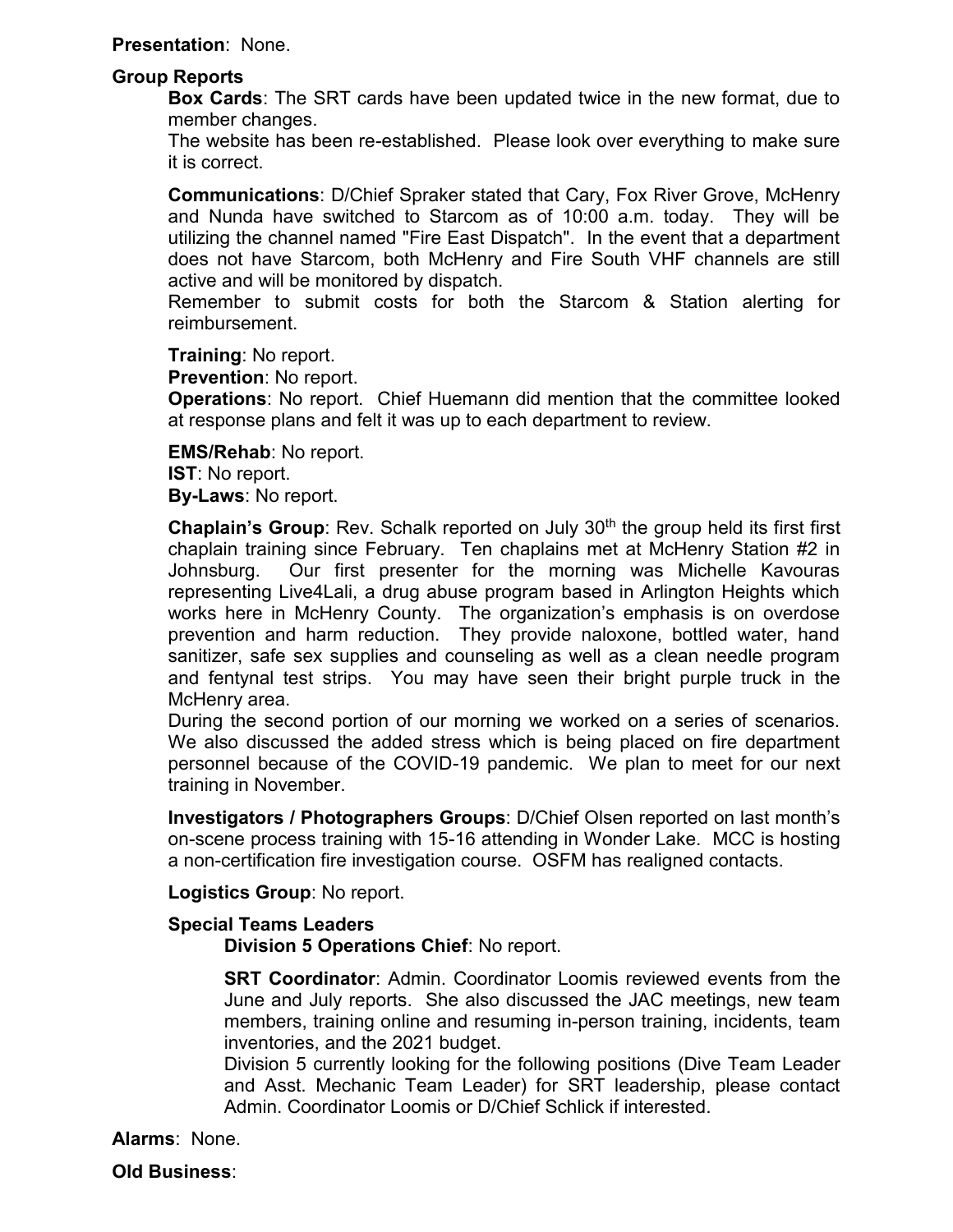**Apparatus and Station Numbering Update**: Chief Huemann and D/Chief Schlick reviewed the proposed implementation of an updated numbering system for all McHenry County Fire Districts / Departments. They outlined the system and discussed the old and new numbering systems and typing of equipment. **Motion by Algonquin, second by Nunda, to adopt the new apparatus and station numbering system**. A long discussion was held with most departments voicing their comments and/or concerns. **Chief DeRaedt asked for a Roll Call vote, 6 yes, 8 no, 1 absent Motion Failed**. Chief Huemann will set up an in person meeting with the chief's to discuss moving forward, updating the current system to make it work better.

**IFERN and Fireground Frequency Usage**: D/Chief Schlick reported the PowerPoint self-study training, had been completed, and asked if there are any changes that need to be made. Hearing none.

Chief Weber asked about Fireground Talkgroups on Starcom.

**MABAS 5 Deployment Drill and Western Shelter Setup for Dive Team**: Chief DeRaedt and D/Chief Schlick explained that before the current events we were hoping to host a drill with the dive team members setting up the shelter last fall. Until we have a Dive Team Leader, we would like to host a POD deployment drill only for the Chief's, to review their roles and responsibilities sometime in October for the Chief's only. Eventually we would like to still have the dive team members deploy and set up the Western Shelter.

#### **New Business**:

**Approve 2020 MABAS 4 & 5 SRT Second Installment Invoice Payment:** Chief Kimmel advised the second installment of \$42,299.70 is due. This payment will be made after the current division invoices have been paid by departments to cover the cost. **Motion by McHenry, second by Woodstock, to pay the second installment of the MABAS 4 & 5 SRT 2020 dues of \$42,299.70, when funds are available in the checking account. Roll Call vote conducted 14 yes, 1 absent Motion Passed.**

**Approve 2020 MABAS-IL Dues Payment:** Chief Kimmel advised the yearly MABAS-IL dues of \$5,573.00 are due. **Motion by McHenry, second by Woodstock, to pay the yearly MABAS-IL dues of \$5,573.00. Roll Call vote conducted 14 yes, 1 absent Motion Passed.**

**Rehab North and South Discussion**: Chief Gruba reported that he had discussed rehab concerns with Chief DeRaedt on July 24<sup>th</sup>. Chief Gruba discussed challenges with staffing, equipment, financial, and operational support. Chief Gruba recommended departments review and update box cards for a response. Chief will have recommendations for the next meeting.

**December Elections, Nominating Committee**: Chief DeRaedt asked for members to be on the nominating committee. Chief's J. Kreher, Delatorre and Huemann agreed to be on the committee.

### **Any other business not on the Agenda**: None

Next meeting will be in person on Wednesday, October 14, 2020, 9am at Huntley FPD Annex Building, 11118 East Main St, in Huntley. Social distancing and appropriate PPE will be followed.

**Motion by Huntley, second by Nunda to adjourn at 1040 hours. Passed.**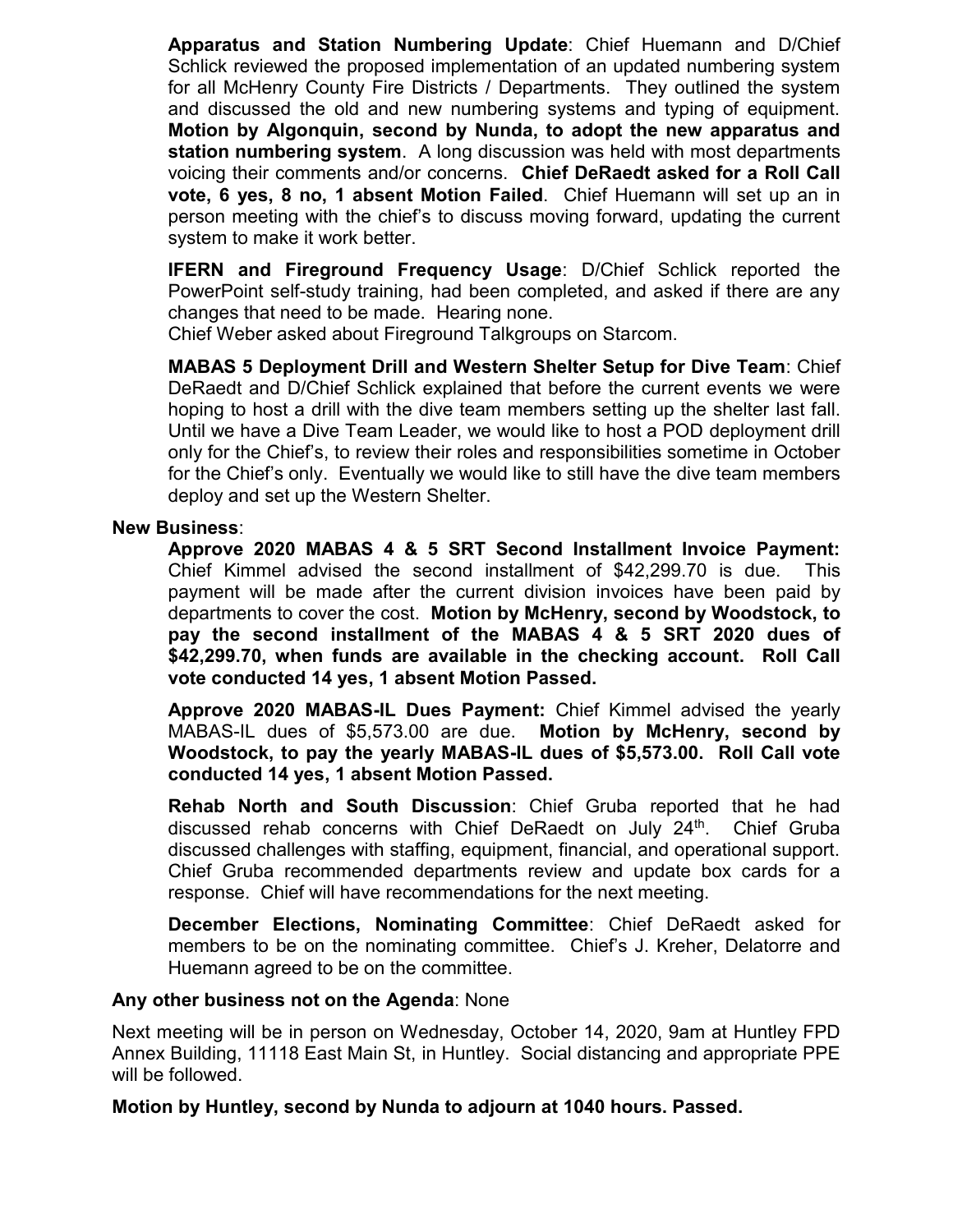Respectfully submitted,

*(ES)* R. Ellsworth, Jr.

| <b>Attendance</b><br><b>Name</b> | Dept.       | <b>Name</b>           | Dept.         |
|----------------------------------|-------------|-----------------------|---------------|
| <b>Paul DeRaedt</b>              | <b>CRLK</b> | Mike Kern             | <b>ALGN</b>   |
|                                  |             |                       |               |
| <b>Chris Olsen</b>               | <b>CRLK</b> | John Knebl            | <b>ALGN</b>   |
| <b>Henry Gruba</b>               | <b>RICH</b> | <b>Jeremy Morris</b>  | <b>MCSO</b>   |
| John Kimmel                      | <b>MRGO</b> | Jenny Synek           | <b>NERCOM</b> |
| Jim Kreher                       | <b>BCFD</b> | Jason Kern            | <b>SEECOM</b> |
| Mike Hill                        | <b>WSTK</b> | Mike Weber            | <b>WNLK</b>   |
| Mark Abernathy                   | <b>NUND</b> | <b>Scott Ravagnie</b> | <b>HUNT</b>   |
| <b>Tony Huemann</b>              | <b>MCHY</b> | <b>Al Schlick</b>     | <b>HUNT</b>   |
| <b>Steven Spraker</b>            | <b>MCHY</b> | <b>Brad Delatorre</b> | <b>CARY</b>   |
| <b>Christina Loomis</b>          | <b>SRT</b>  | Tom Linneman          | <b>HEBR</b>   |
| <b>Paul Klicker</b>              | <b>SPGR</b> | <b>Bob Kreher</b>     | <b>FRGR</b>   |
| Mike Paige                       | <b>UNON</b> | <b>Gerald Schalk</b>  | <b>FRGR</b>   |
| <b>John Burns</b>                | <b>UNON</b> | <b>Bob Ellsworth</b>  | <b>EMA</b>    |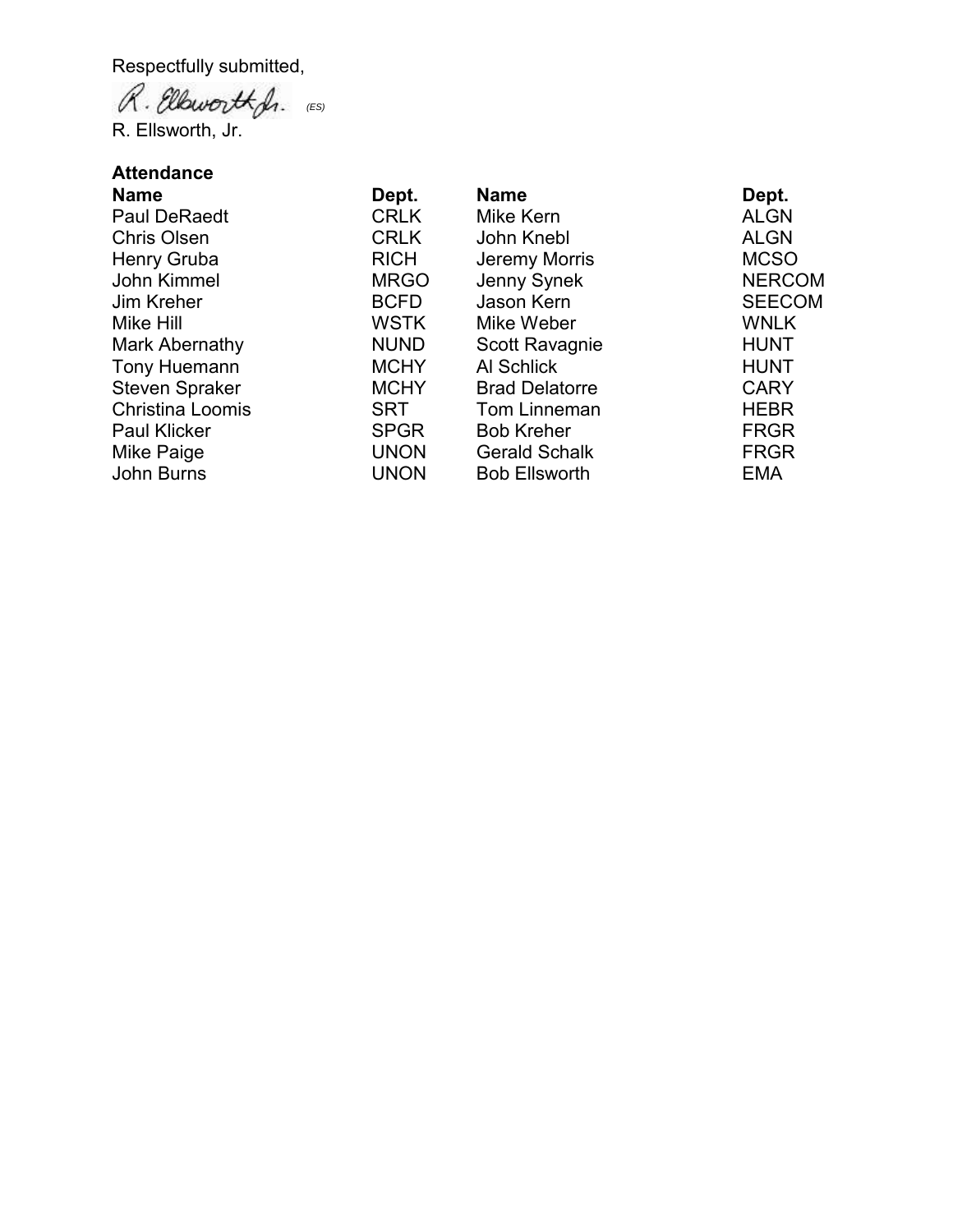Batt. Chief, Don Davidson

Chief Dep., Robert Ellsworth

Chief, John Kimmel **Treasurer** 



**McHenry County Division 5** 

mabas5.org



**M.A.B.A.S. Division 5 Meeting Agenda October 14, 2020 – 9:00 am Huntley Fire Protection District-Annex 11118 Main St. Huntley, IL 60142**

1. Call to order

- 2. Pledge of Allegiance / Introduction of guests
- 3. Public Comment
- 4. Approval of the August 2020 meeting minutes.
- 5. Treasurer's Report: Chief Kimmel
- 6. Executive Board Report: Chief DeRaedt
- 7. Presentation: None
- 8. Group Reports:
	- A. Box Cards: Chief Deputy Ellsworth
	- B. Communications: DC Spraker
	- C. Training: Chief Kimmel
	- D. Prevention: FM Burns / FM Innes
	- E. Operations: Chief Huemann
	- F. EMS / Rehab: Chief Gruba
	- G. IST: Chief DeRaedt
	- H. By-Laws: AC Frazier
	- I. Chaplain Group: Rev. Schalk
	- J. Investigators/Photographers Groups: DC Olsen
	- K. Logistics Group: DC Schlick
	- L. Special Teams Leaders: Operations Chief Schlick / Administrative Coordinator Loomis

### 9. Alarms:

### 10. Old Business:

- A. Apparatus Numbering Workgroup Update (Chief Huemann)
- B. IFERN and Fireground Frequency Usage Update (DC Schlick)
- C. MABAS 5 Deployment Drill and Western Shelter Set Up for Dive Team (DC Schlick)
- D. Rehab North and South Discussion (Chief Gruba)
- E. Division 5 Elections (Chiefs J. Kreher, Delatorre, Huemann)
- 11. New Business:
	- A. 2021 SRT Operating and Capital Budget Discussion and Approval (Chief DeRaedt)
	- B. MABAS 4 & 5 SRT Audit 2020-Two volunteers needed from Div 5. (Chief DeRaedt)
	- C. Change of Quarters Tenders and Brush Trucks (Chief Bob Kreher)
- 12. Any other business not on the Agenda.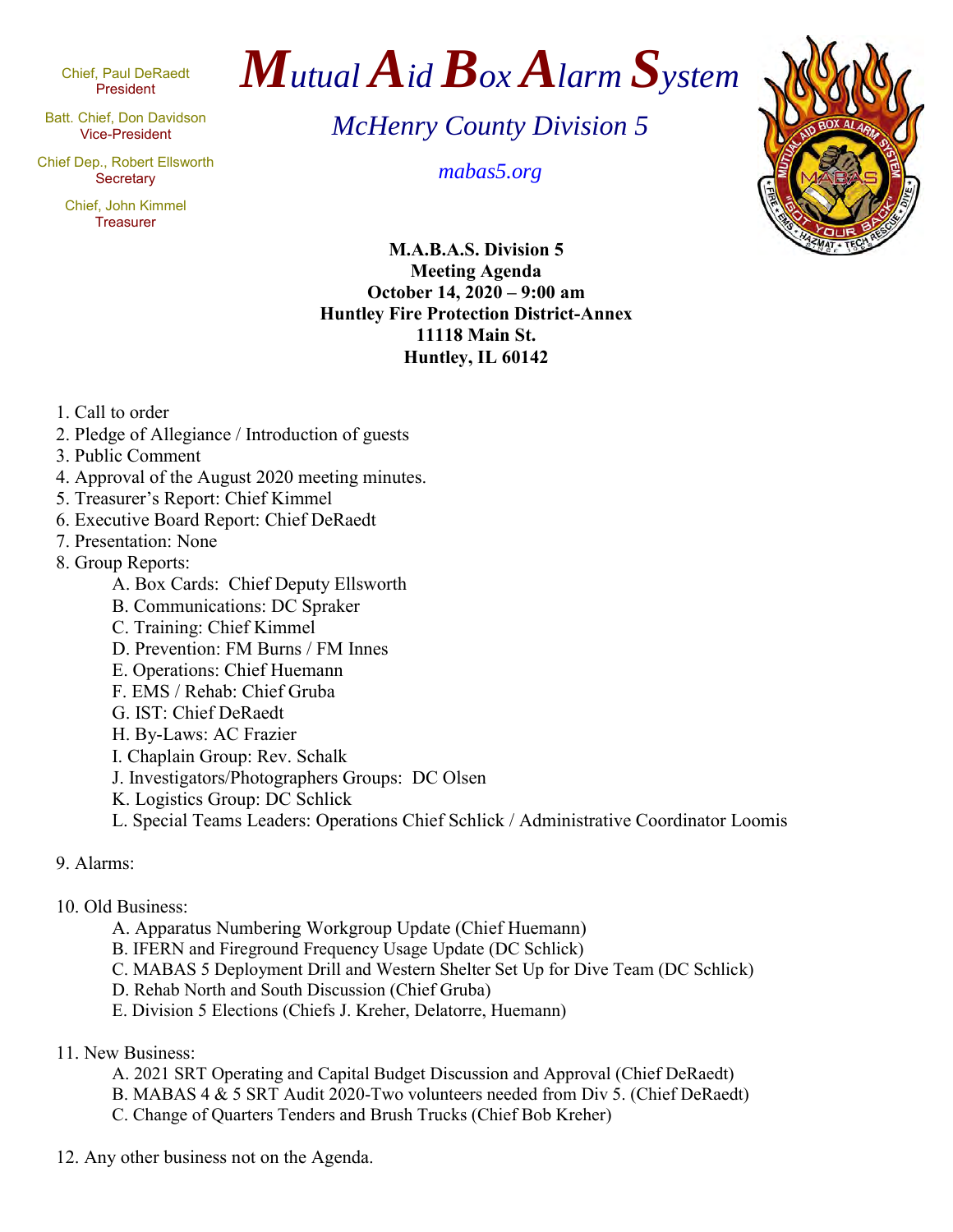13. Next Meeting / December 9, 2020 location is Huntley FPD pending Restore Illinois Plan Phase 4 status.

## 14. Adjournment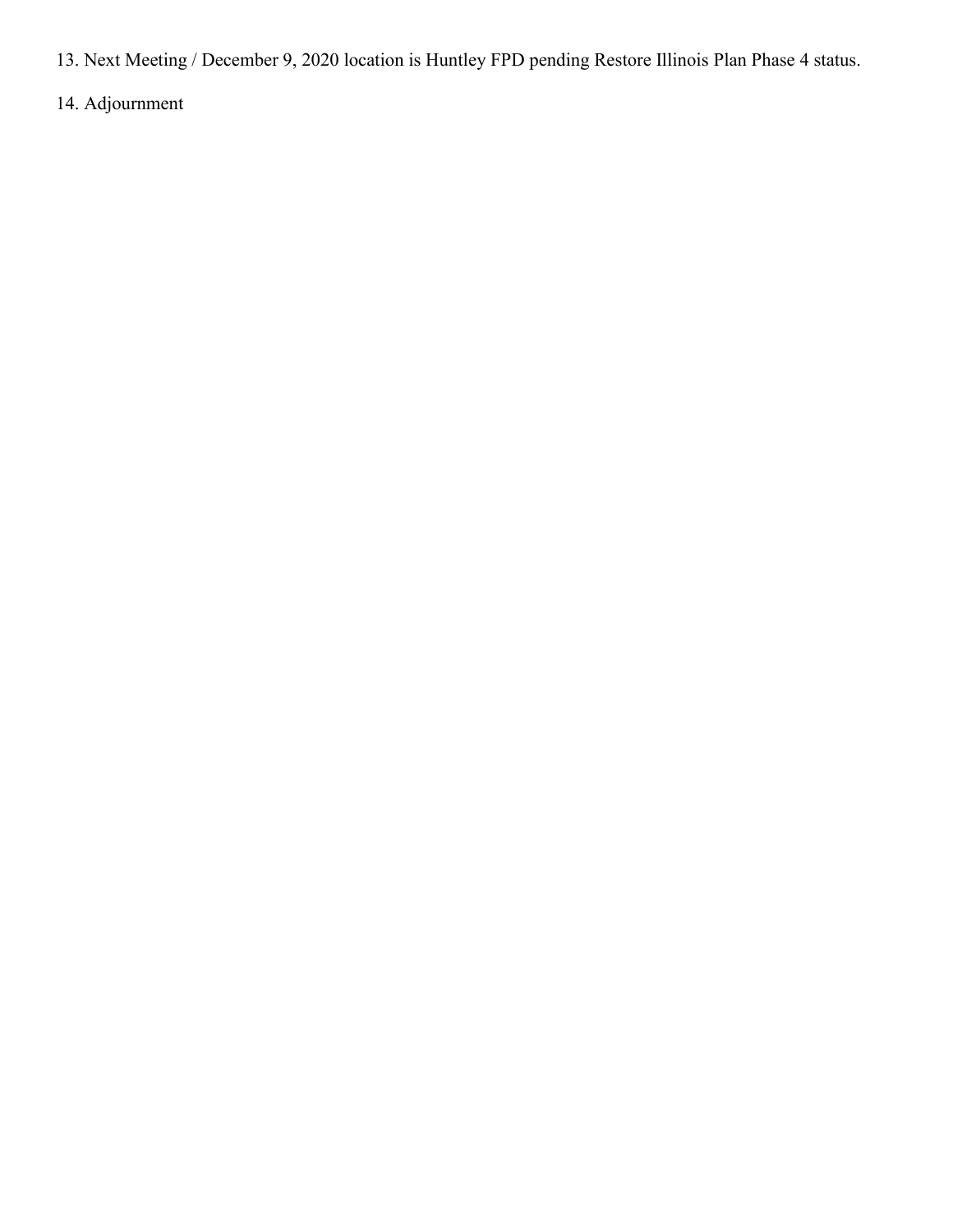Batt. Chief, Don Davidson

Chief Dep., Robert Ellsworth

Chief, John Kimmel Treasurer oh<br>eas



Vice-President *McHenry County Division 5*

mabas5.org



**MABAS Division 5 Meeting October 14, 2020 – 09:00 am Huntley FPD #1 11118 E. Main St Huntley, IL. 60142** 

The meeting was called to order by Chief DeRaedt at 0900 hours, followed by the Pledge of Allegiance. No Guests.

**Public Comment**: No public comments.

**Motion by Chief Hill, second by A/Chief Frazier to approve the minutes of the August 12, 2020 meeting. Passed.** 

**Treasurer's Report:** Chief Kimmel gave the October report below.

| <b>Oct 2020</b>                        | <b>General Funds</b> |
|----------------------------------------|----------------------|
| <b>Previous Meeting Ending Balance</b> | \$21,691.69          |
| Disbursements (detail below)           | $-$47,872.70$        |
| Deposits (detail below)                | \$30,450.00          |
| <b>Check Account Balance</b>           | \$4,268.99           |
| <b>POD Funds</b>                       | \$500.00             |
| <b>Total Available Funds</b>           | \$4.768.99           |

|                 | Disbursements:                              |             |
|-----------------|---------------------------------------------|-------------|
| 1157            | <b>MABAS-IL Dues</b>                        | \$5,573.00  |
| 1158            | <b>SRT Second Install</b>                   | \$42,299.70 |
|                 | Deposits:                                   |             |
| <b>Deposits</b> | MABAS Division Dues 2 <sup>nd</sup> Deposit | \$30,450.00 |

#### **Motion by Chief Hill, second by Chief R. Kreher, to approve the October 2020 Treasures Report. Passed.**

**Executive Board**: Chief DeRaedt stated that he would schedule a time to retrieve the ERG books for our division from Wheeling. He also reviewed the following items on the agenda at today's board meeting:

MABAS-IL and MABAS-WI Interstate EMS MOA MABAS-IL and MABAS-IN Interstate CIMS Registration Update and New Vendor MABAS Dues Policy – 2021 through 2023 (Extend Current Practice)

**Presentation**: None.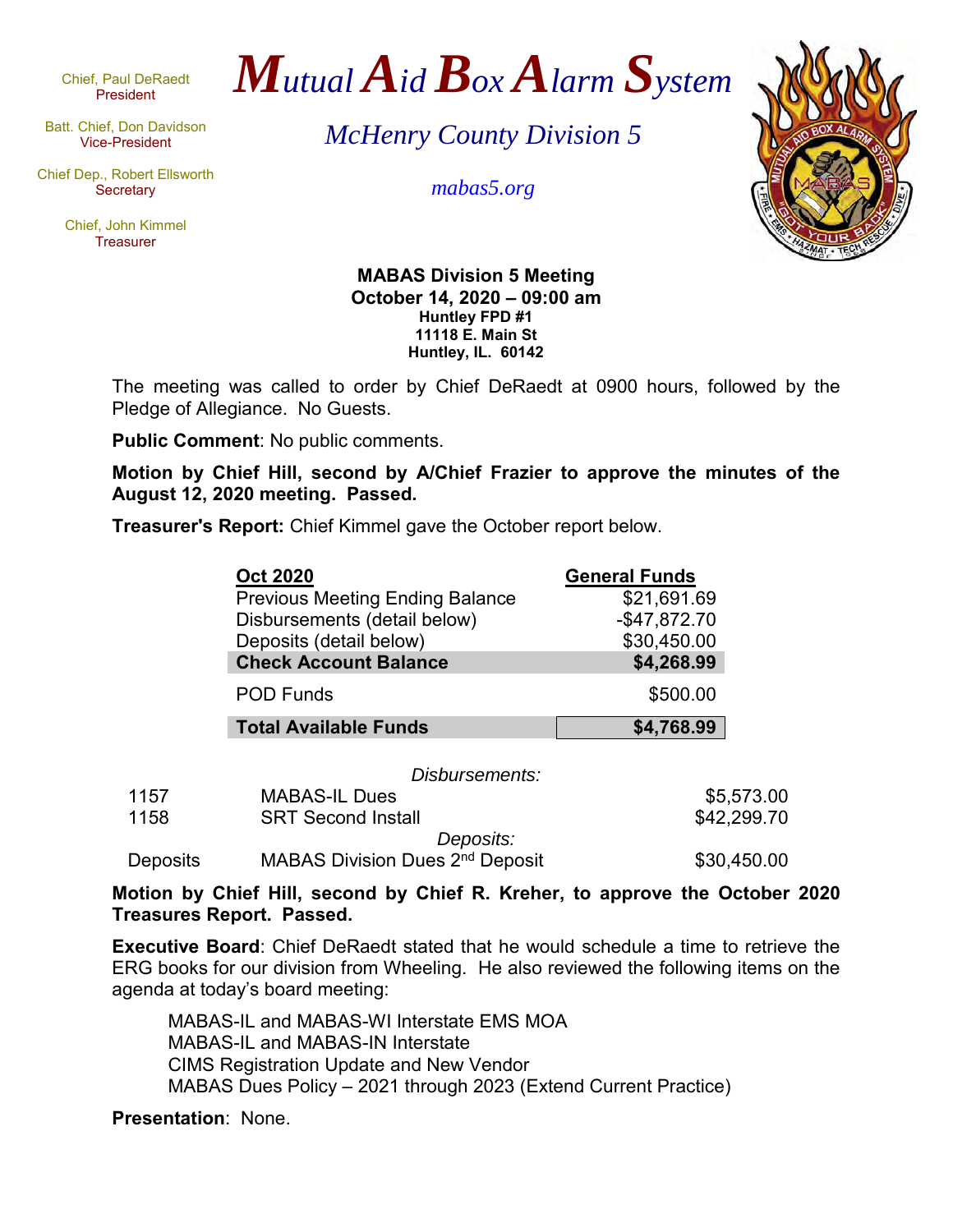### **Group Reports**

**Box Cards**: Chief DeRaedt asked that members remind staff to notify local dispatch when responding to a MABAS activation and then switch to IFERN.

**Communications**: No report. **Training**: No report. **Prevention**: No report. **Operations**: No report. **EMS/Rehab**: No report. **IST**: No report. **By-Laws**: No report.

**Chaplain's Group**: Rev. Schalk reported the chaplains will gathering for training on Thursday, November 12, at Marengo. By selecting larger meeting venues, we are able to practice social distancing as well as wearing our masks. This has made in-person meetings possible for our group.

Our program that morning will be ACE Interface–ACE meaning Adverse Childhood Experiences. Our presenters will be Erin Grima from Pioneer Center and Melissa Galan from SEDOM. As a population, research demonstrates that firefighters have a higher frequency of adverse childhood trauma. This tends to impact both physical and emotional health in later life. ACE Interface is a training which is being sponsored by the McHenry Mental Health Board.

**Investigators / Photographers Groups**: No report.

**Logistics Group**: No report.

## **Special Teams Leaders**

**Division 5 Operations Chief**: No report.

**SRT Coordinator**: Admin. Coordinator Loomis reviewed events from the August and September reports. She also discussed the JAC meetings, new team members, training online and resuming in-person training, team inventories, and the 2021 budget.

Division 5 still looking for the following positions (Dive Team Leader and Asst. Mechanic Team Leader) for SRT leadership, please contact Admin. Coordinator Loomis or D/Chief Schlick if interested.

**Alarms**: None.

## **Old Business**:

**Apparatus Numbering Workgroup Update**: D/Chief Schlick reviewed the proposed implementation of the apparatus numbering guideline, and led the discussion on costs, effective date, and completion date. **Motion by Chief R. Kreher, second by Chief Linneman, to complete the new apparatus numbering system by October 14, 2021 (1 year). Passed**.

**IFERN and Fireground Frequency Usage**: D/Chief Schlick reported the PowerPoint self-study training, has been completed. A question was raised on what frequency Change of Quarters (COQ) units should use, IFERN or local frequencies. If possible, COQ should switch to local department frequency.

**MABAS 5 Deployment Drill and Western Shelter Setup for Dive Team**: D/Chief Schlick explained that before current events we were hoping to host a drill with the dive team members setting up the shelter. We would also like to host a POD deployment drill for the new division officers and chief's, to review their roles and responsibilities. Huntley FPD Station #1 (POD) will host the drill on November 20, 2020, further details will be sent out.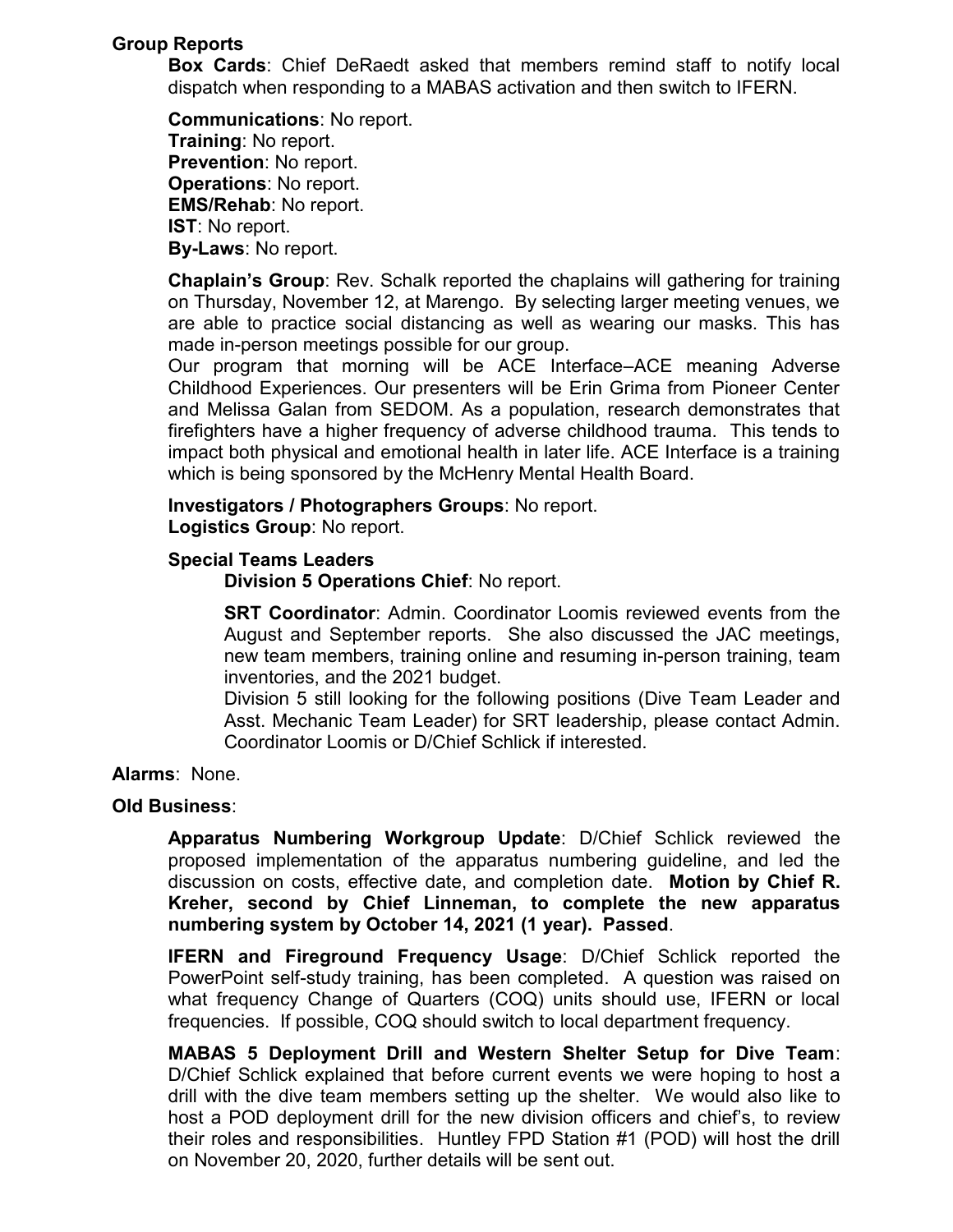**Rehab North and South Discussion**: Chief Gruba discussed challenges with staffing, equipment, financial, and operational support. Discussion led to response. If the Rehab Unit due on the card (North or South) has not responded within 5 minutes of being dispatched, the dispatch center will contact the chief officer (Richmond or Cary). If still no response the dispatch center will dispatch the remaining Rehab Unit to respond.

**Division 5 Elections**: Chief J. Kreher, reported that the committee had spoken to all of the current board members. All stated a willingness to continue serving. Chief J. Kreher asked for nominations from the floor (3) times. Hearing nothing the current slate will be voted on at the December elections.

#### **New Business**:

**2021 SRT Operating and Capital Budget Discussion and Approval:** Chief's DeRaedt and R. Kreher reviewed the budget and reasons for next years increase. Admin. Coordinator Loomis stated that the JAC continues to look for alternative funding, and is only replacing equipment that could be a safety issue due to age. **Motion by Chief R. Kreher, second by Union, to approve the 2021 SRT Operating and Capital Budget. Passed.** 

**MABAS 4 & 5 SRT Audit 2020:** Chief DeRaedt asked for two volunteers to help with this year's audit. Chief's Klicker, Kane, and Kern offered to assist.

**Change of Quarters Tenders and Brush Trucks**: Chief Bob Kreher led a discussion on the justification of sending certain apparatus out of jurisdiction, providing a change of quarters.

**Any other business not on the Agenda**: Director Christensen stated that costs related to emergency protective measures conducted as a result of the COVID-19 pandemic have been extended until January 2021. Jurisdictions need to submit their Public Assistance (PA) projects into the FEMA Grants Portal. The Incident Period is January 20, 2020 and continuing, Disaster # DR-4489-IL. Must be the legal responsible entity to apply and have a minimum of \$3300.00 in eligible cost. The FEMA PA Program is a supplemental program that can only reimburse up to 75% of eligible costs.

The Coronavirus Urgent Remediation Emergency Support (CURES) funding maybe eligible for the FEMA PA 25% match. December 30, 2020 is the final day a cost can be incurred under the Local CURE funding. Contact EMA if you need assistance navigating either and or both grants.

Director Christensen gave an update on Integrated Emergency Management Course (IEMC). The training and exercise will cover the Illinois Emergency Management Agency (IEMA) Region 3 jurisdictions. The event will be based in Chicago, and the counties in Region 3 would need to support and receive survivors, and coordinate resources. This event will take place August 2021.

Chief DeRaedt encouraged all departments to review their essential personnel distribution lists and update plans, before vaccination distributions occur.

Next meeting will be on Wednesday, December 9, 2020, 9am at Huntley FPD Station #1 at 11118 East Main St, in Huntley, pending Restore Illinois Plan Phase 4 status.

### **Motion by D/Chief Olsen, second by Chief R. Kreher to adjourn at 1012 hours. Passed.**

Respectfully submitted,

R. Elbworthds. (ES)

R. Ellsworth, Jr.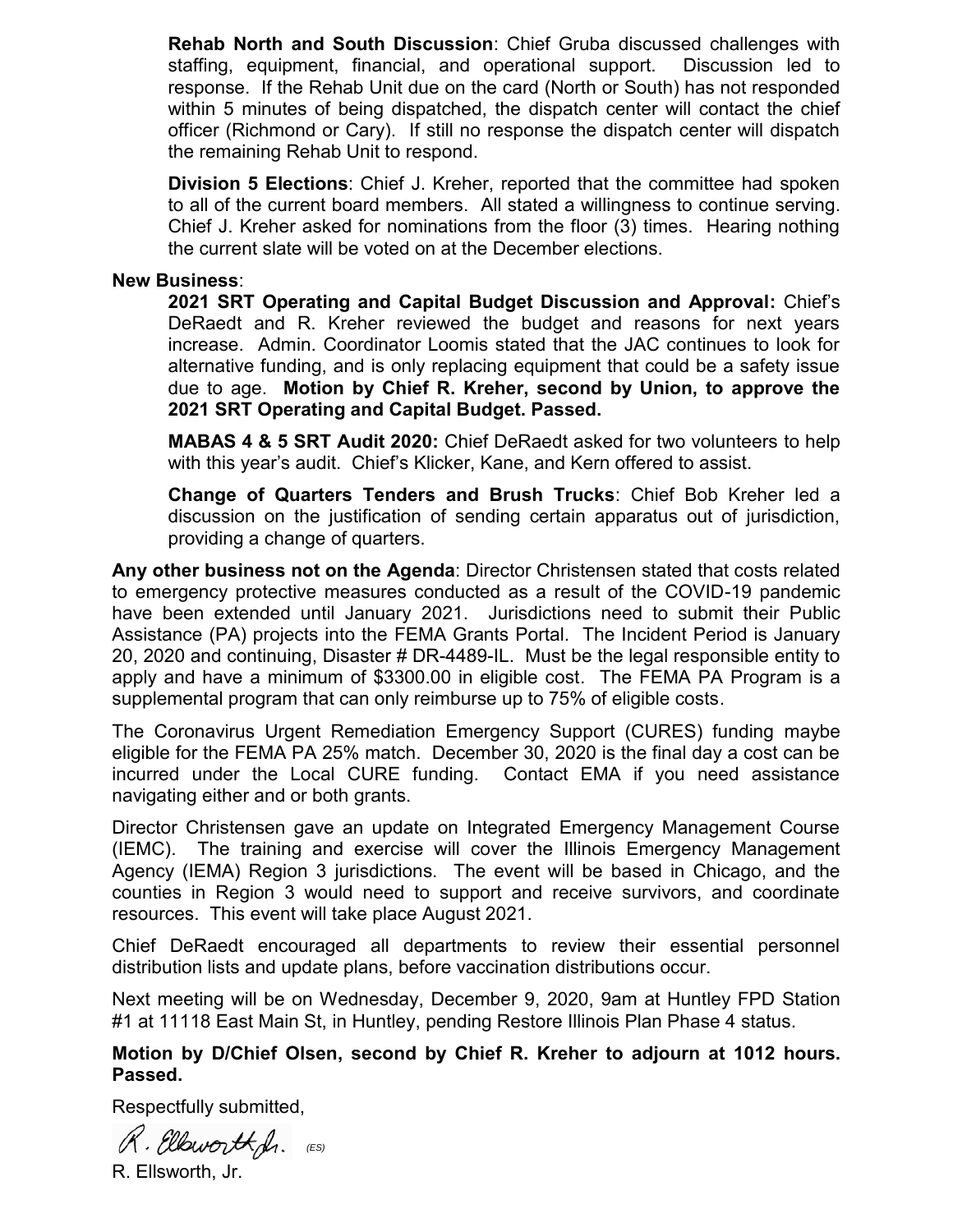| <b>Attendance</b>       |             |                       |               |
|-------------------------|-------------|-----------------------|---------------|
| <b>Name</b>             | Dept.       | <b>Name</b>           | Dept.         |
| <b>Paul DeRaedt</b>     | <b>CRLK</b> | Mike Kern             | <b>ALGN</b>   |
| <b>Chris Olsen</b>      | <b>CRLK</b> | John Knebl            | <b>ALGN</b>   |
| John Kimmel             | <b>MRGO</b> | <b>Jeremy Morris</b>  | <b>MCSO</b>   |
| <b>Steve Frazier</b>    | <b>MRGO</b> | Jenny Synek           | <b>NERCOM</b> |
| Don Davidson            | <b>MRGO</b> | Don Burr              | <b>SEECOM</b> |
| Mike Hill               | <b>WSTK</b> | Mike Weber            | <b>WNLK</b>   |
| <b>Brendan Parker</b>   | <b>WSTK</b> | <b>Brad Delatorre</b> | <b>CARY</b>   |
| Jim Kreher              | <b>BCFD</b> | David Christensen     | <b>EMA</b>    |
| Al Schlick              | <b>HUNT</b> | <b>Bob Ellsworth</b>  | <b>EMA</b>    |
| <b>Christina Loomis</b> | <b>SRT</b>  | Tom Linneman          | <b>HEBR</b>   |
| <b>Paul Klicker</b>     | <b>SPGR</b> | <b>Bob Kreher</b>     | <b>FRGR</b>   |
| <b>Mike Paige</b>       | <b>UNON</b> | <b>Gerald Schalk</b>  | <b>FRGR</b>   |
| John Burns              | <b>UNON</b> | Henry Gruba           | <b>RICH</b>   |
| Larry Kane              | <b>HARV</b> |                       |               |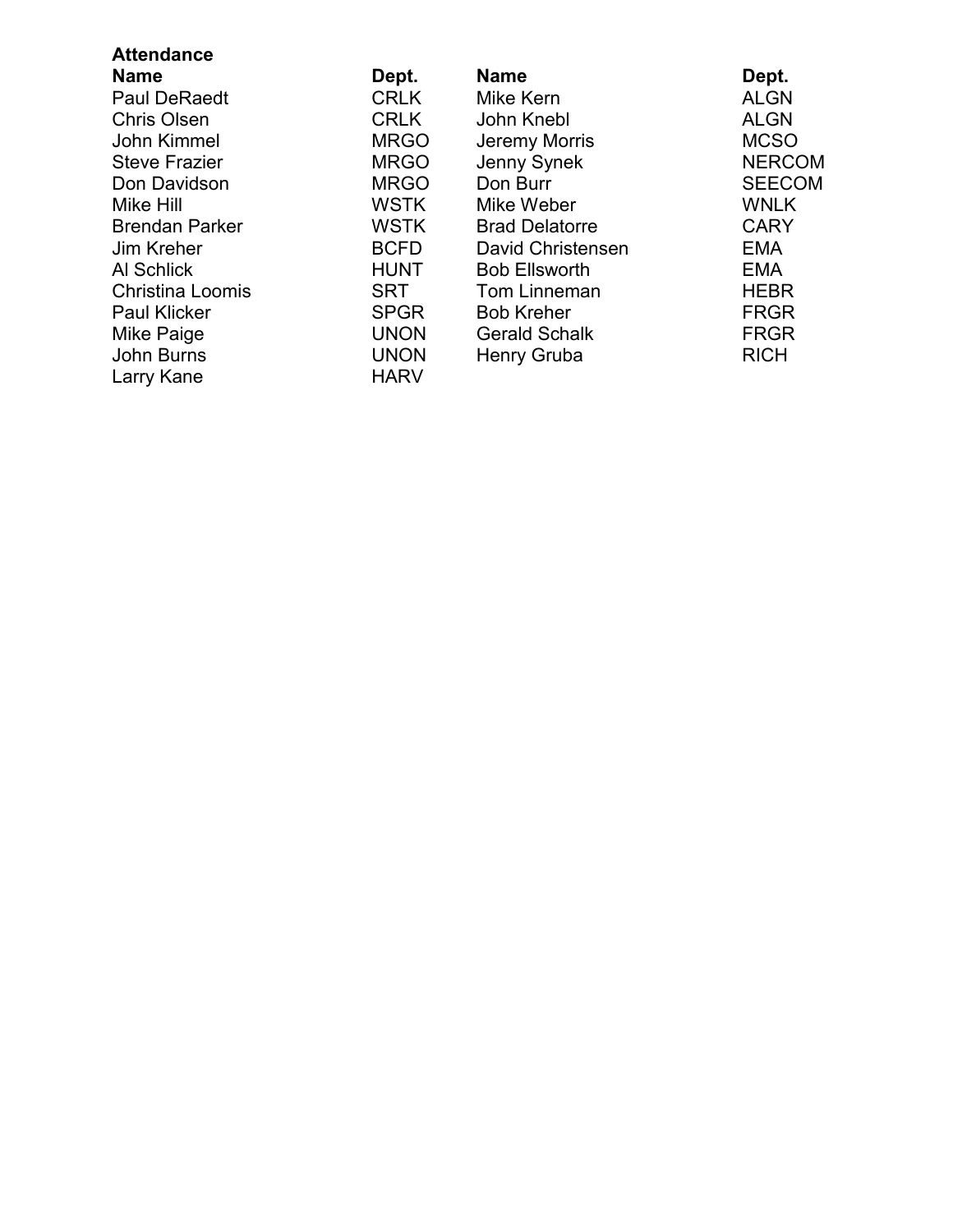Batt. Chief, Don Davidson

Chief Dep., Robert Ellsworth

Chief, John Kimmel **Treasurer** 



**McHenry County Division 5** 

mabas5.org



**M.A.B.A.S. Division 5 Meeting Agenda December 9, 2020 – 9:00 am Crystal Lake Fire Rescue Department 100 W. Woodstock St. Crystal Lake, IL 60014**

**ELECTRONIC ATTENDANCE: Members of the public may hear the audio of the meeting and address the MABAS 5 Board in accordance with the Temporary Rules by utilizing the following call in number and login information through the Go to Meeting electronic platform:**

**Please join my meeting from your computer, tablet or smartphone.**

**<https://global.gotomeeting.com/join/371328845>**

**You can also dial in using your phone. United States: +1 (571) 317-3122 Access Code: 371-328-845**

1. Call to order

- 2. Pledge of Allegiance / Introduction of guests
- 3. Public Comment
- 4. Approval of the October 2020 meeting minutes.
- 5. Treasurer's Report: Chief Kimmel
- 6. Executive Board Report: Chief DeRaedt
- 7. Presentation: None
- 8. Group Reports:
	- A. Box Cards: Chief Deputy Ellsworth
	- B. Communications: DC Spraker
	- C. Training: Chief Kimmel
	- D. Prevention: FM Burns / FM Innes
	- E. Operations: Chief Huemann
	- F. EMS / Rehab: Chief Gruba
	- G. IST: Chief DeRaedt
	- H. By-Laws: AC Frazier
	- I. Chaplain Group: Rev. Schalk
	- J. Investigators/Photographers Groups: DC Olsen
	- K. Logistics Group: DC Schlick
	- L. Special Teams Leaders: Operations Chief Schlick / Administrative Coordinator Loomis
- 9. Alarms:

10. Old Business:

A. MABAS 5 Deployment Drill and Western Shelter Set Up for Dive Team Update (DC Schlick) B. Division 5 Elections-Vote by Membership (Chiefs J. Kreher, Delatorre, Huemann)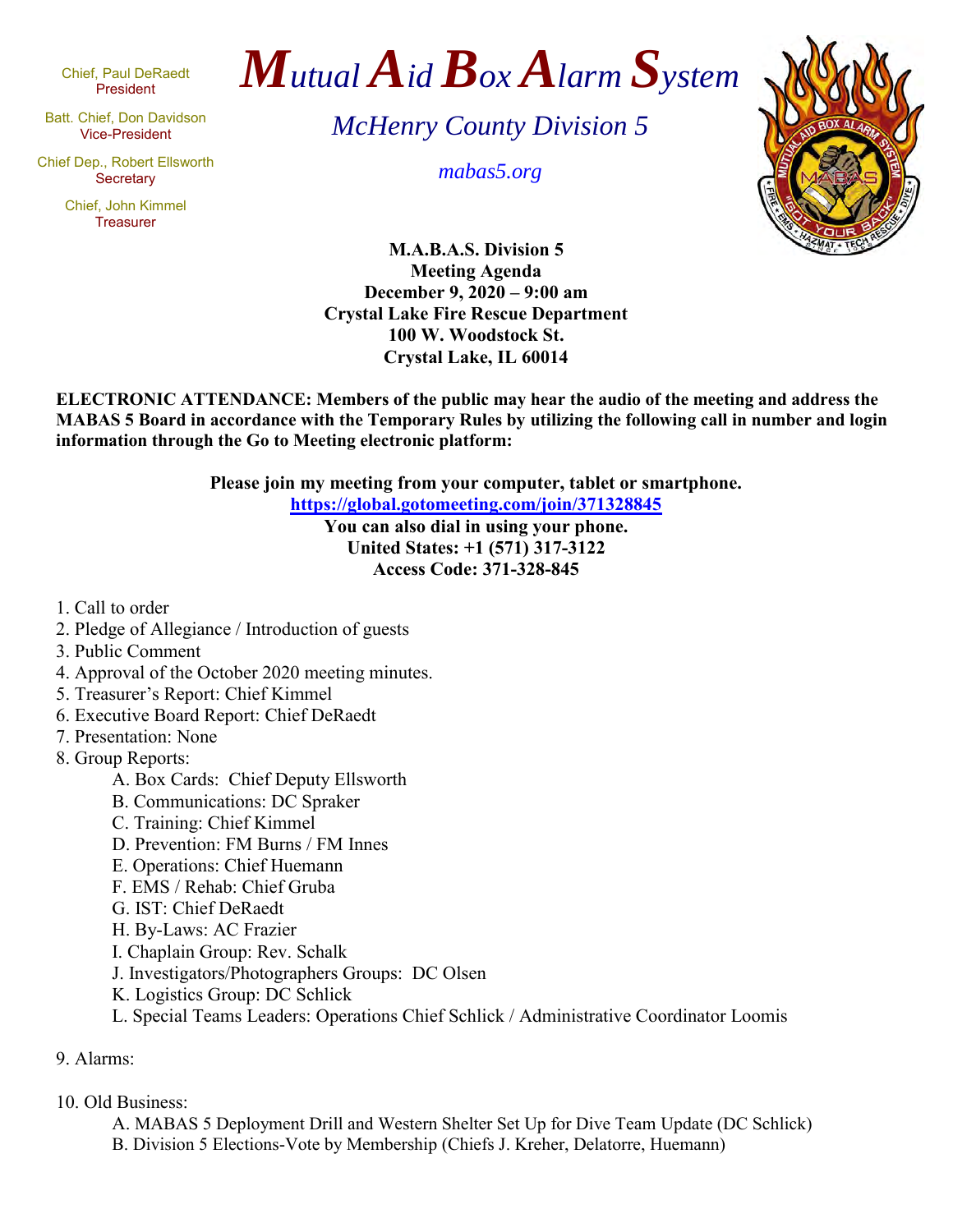#### 11. New Business:

A. 2021 Division 5 Meeting Locations, Dates, and Times Approval (Chief DeRaedt) B. MABAS-IL Electrostatic Sprayer Issuance to Divisions (Chief DeRaedt)

- 12. Any other business not on the Agenda.
- 13. Next Meeting / February 10, 2021 location is TBD pending Restore Illinois Plan Phase 4 status.

14. Adjournment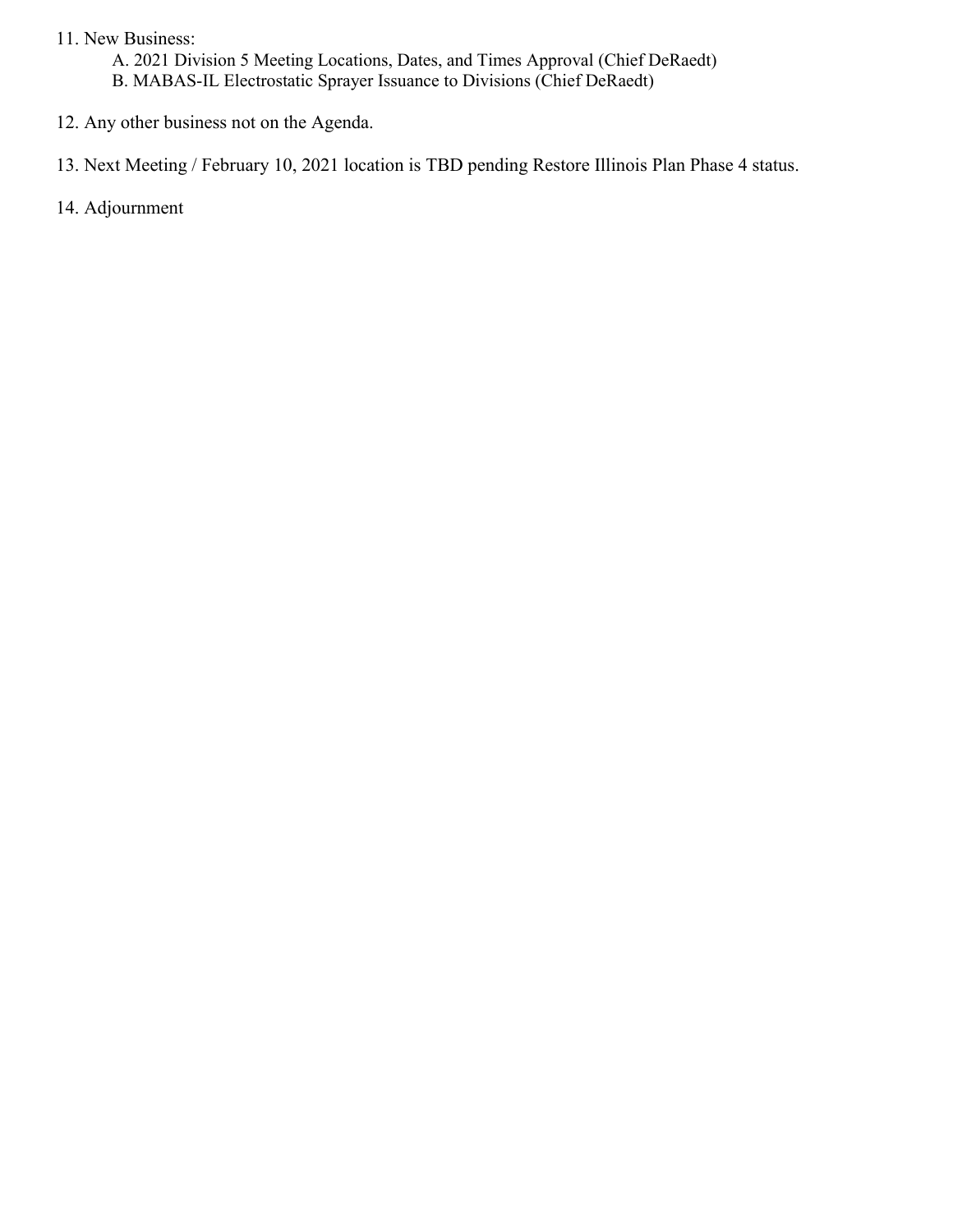Batt. Chief, Don Davidson

Chief Dep., Robert Ellsworth

Chief, John Kimmel Treasurer



Vice-President *McHenry County Division 5*

mabas5.org



**MABAS Division 5 Meeting December 9, 2020 – 09:00 am Crystal Lake Fire Rescue 100 W. Woodstock St., Room F105 Crystal Lake, IL. 60014**

**ELECTRONIC ATTENDANCE: Members of the public may hear the audio of the meeting and address the MABAS 5 Board in accordance with the Temporary Rules by utilizing the following call in number and login information through the Go to Meeting electronic platform:**

> **Please join my meeting from your computer, tablet or smartphone. <https://global.gotomeeting.com/join/371328845> You can also dial in using your phone: United States: +1 (571) 317-3122 Access Code: 371-328-845**

The meeting was called to order by Chief DeRaedt at 0901 hours, followed by the Pledge of Allegiance**. Chief DeRaedt asked for a Roll Call of members present with the electronic (Go-to-Meeting) attendance. Harvard, Hebron, McHenry, and Richmond were absent (15 primary members within Division 5), 11 present.**  No Guests.

**Public Comment**: No public comments.

**Motion by D/Chief Olsen, second by Chief Hill to approve the minutes of the October 14, 2020 meeting. Passed.**

**Treasurer's Report:** Chief Kimmel gave the December report below.

| <b>General Funds</b> |
|----------------------|
| \$4,268.99           |
| 0.00                 |
| \$12,656.00          |
| \$16,924.99          |
| \$500.00             |
| \$17,424.99          |
|                      |

*Deposits:*

*Deposits MABAS Division Dues 3*

*rd Deposit \$12,656.00*

**Motion by D/Chief Abernathy, second by Chief Hill, to approve the December 2020 Treasures Report. Roll Call vote conducted 11 yes, 4 absent. Motion Passed.**

**Executive Board**: Chief DeRaedt reported that MABAS-IL will host a MABAS Regional informational meeting scheduled for Wednesday, December 16, 2020, at least one member of each divisional board is asked to attend.

**Presentation**: None.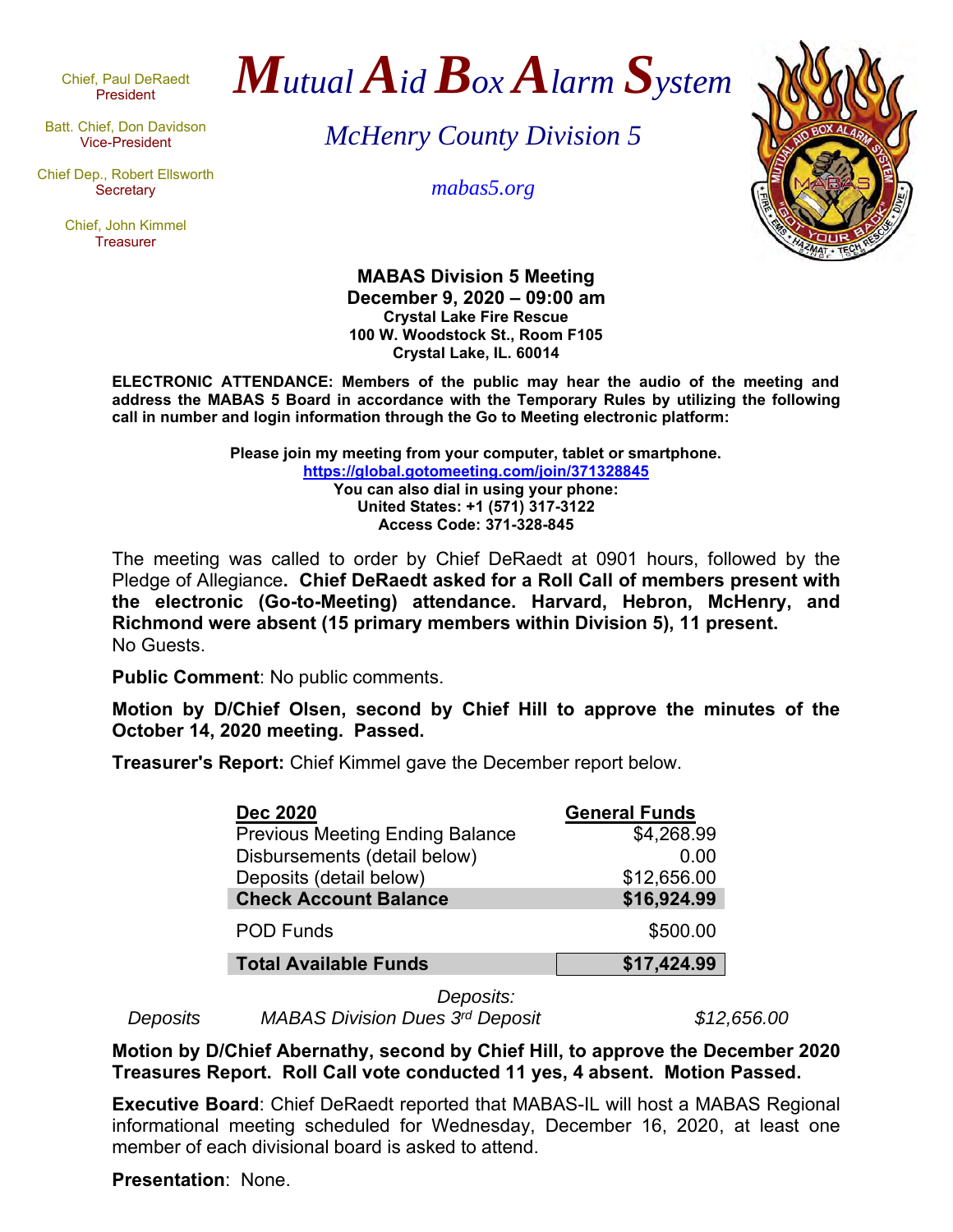## **Group Reports**

**Box Cards**: C/Deputy Ellsworth reported the Barrington Countryside FPD cards have been updated effective on December 1<sup>st</sup> and added to the website. Woodstock FRD will update their cards on January 1<sup>st</sup>. All Division 5 SRT cards have been updated to include Huntley for Mechanics.

**Communications**: Don Burr asked everyone to remind their members to report department/agency (Crystal Lake) and type of apparatus (Engine) when responding to MABAS alarms.

**Training**: No report. **Prevention**: No report. **Operations**: No report. **EMS/Rehab**: No report. **IST**: No report. **By-Laws**: No report.

**Chaplain's Group**: Rev. Schalk reported that we have lost a fire chaplain in MABAS Division 5. Lou Farinella, who served as a deacon at St. Mary's Catholic Church in Huntley, also served as fire chaplain for the Huntley Fire Protection District. He and his wife decided to move permanently to Florida. He enjoyed his role as fire chaplain and we will miss him. He is a good man.

The chaplains met for their fourth quarter training on November  $12<sup>th</sup>$  in Marengo. Our speaker was Erin Brumfield Grima from Pioneer Center. Her topic was Adverse Childhood Experiences. Research has shown that adverse childhood experiences such as the death of a family member, sexual abuse, parental divorce, or incarceration of a family member, can contribute to physical and behavioral problems during adulthood. Research has also shown that firefighters have higher ACE scores than the general population. It is suggested by the research that these adverse childhood experiences many times have been part of the motivation for people entering the fire service. They want to protect others from the kinds of experiences they had to deal with.

**Investigators / Photographers Groups**: D/Chief Olsen reported the group is working on their 2021 training schedule. They are also looking at possibly expanding training outside of Division 5.

**Logistics Group**: No report.

### **Special Teams Leaders**

**Division 5 Operations Chief**: No report.

**SRT Coordinator**: Admin. Coordinator Loomis reviewed the end of year updates. The JAC will meet on December  $21<sup>st</sup>$  to discuss the capital improvement and strategic plans.

End of year training forms are due by January 7<sup>th</sup>.

She also discussed Lake Forests recent brush fire.

All leadership positions will be reviewed.

**Alarms**: Chief DeRaedt discussed the Covid-19 concerns on mutual aid calls and Change of Quarter unit screenings.

### **Old Business**:

**MABAS 5 Deployment Drill and Western Shelter Setup for Dive Team**: D/Chief Schlick explained that this event has been postponed until further notice.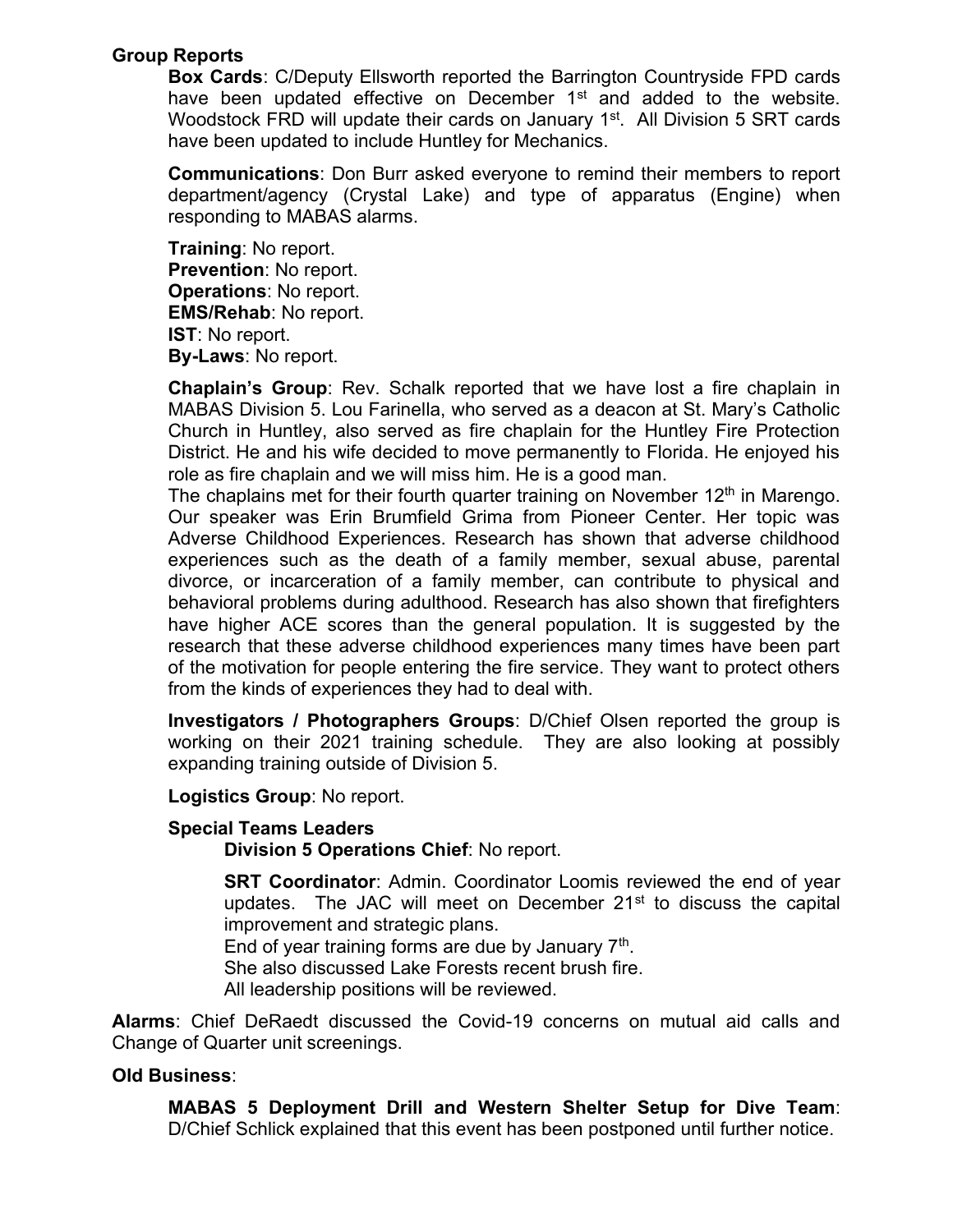**Division 5 Elections**: Chief Delatorre, reported that the committee had spoken to all of the current board members. All current members stated a willingness to continue serving.

| <b>Division 5 President</b>   | <b>Division 5 Vice-President</b> |
|-------------------------------|----------------------------------|
| <b>Chief Paul DeRaedt</b>     | <b>B/Chief Don Davidson</b>      |
| <b>Division 5 Secretary</b>   | <b>Division 5 Treasurer</b>      |
| <b>C/Deputy Bob Ellsworth</b> | Chief John Kimmel                |

Chief Delatorre asked for any nominations, with no further nominations given. **Chief DeRaedt asked for a Roll Call vote. Roll Call vote conducted 11 yes, 4 absent. Motion Passed to approve the nominations as Officers for the next 2 years.** 

#### **New Business**:

**2021 Division 5 Meeting Locations, Dates, and Times:** Chief DeRaedt stated that pending a change in the current environment (Restore Illinois Plan status), we will plan on the first few meetings in 2021 being electronic attendance, as we move forward we will evaluate meetings in person. The following dates and times were proposed:

| Feb 10, 2021 | Apr 14, 2021 |
|--------------|--------------|
| 9am          | 9am          |
| Jun 9, 2021  | Aug 11, 2021 |
| 9am          | 9am          |
| Oct 13, 2021 | Dec 8, 2021  |
| 9am          | 9am          |

**Motion by Chief Kimmel, second by Chief R. Kreher, to approve the 2021 meeting dates as proposed. Motion Passed.**

**MABAS-IL Electrostatic Sprayer Issuance to Divisions:** Chief DeRaedt discussed the Union Pacific Disinfectant Sprayer which each MABAS Division has received. Chief DeRaedt contacted the manufacture asking about the cleaning solution which came with the sprayer. Hydrogen Peroxide can be used with the sprayer and it is not flammable. The Union Pacific Disinfectant Sprayer and the IFSI Training Video ([https://youtu.be/5NE\\_2rLU6tY](https://youtu.be/5NE_2rLU6tY)).

**Any other business not on the Agenda**: Director Christensen reported that PPE requests can be submitted to EMA, however there is a hold on most requests being made to the state. Please go back to your vendors if at all possible.

The Director reviewed the Alternate Housing plan for the county. He explained that the original site has backed out of the MOU. McHenry County is working with Cook County for a short term MOU (until December 30, 2020). McHenry County Purchasing department is work to secure other local sites.

Director Christensen gave an update on the Integrated Emergency Management Course (IEMC). The training and exercise will cover the Illinois Emergency Management Agency (IEMA) Region 3 jurisdictions. The event will be based in Chicago, and the counties in Region 3 would need to support and receive survivors, and coordinate resources. This event will take place August 2021.

Chief DeRaedt encouraged all departments to review and submit their essential personnel distribution lists to the health department and update plans, before vaccination distributions occur.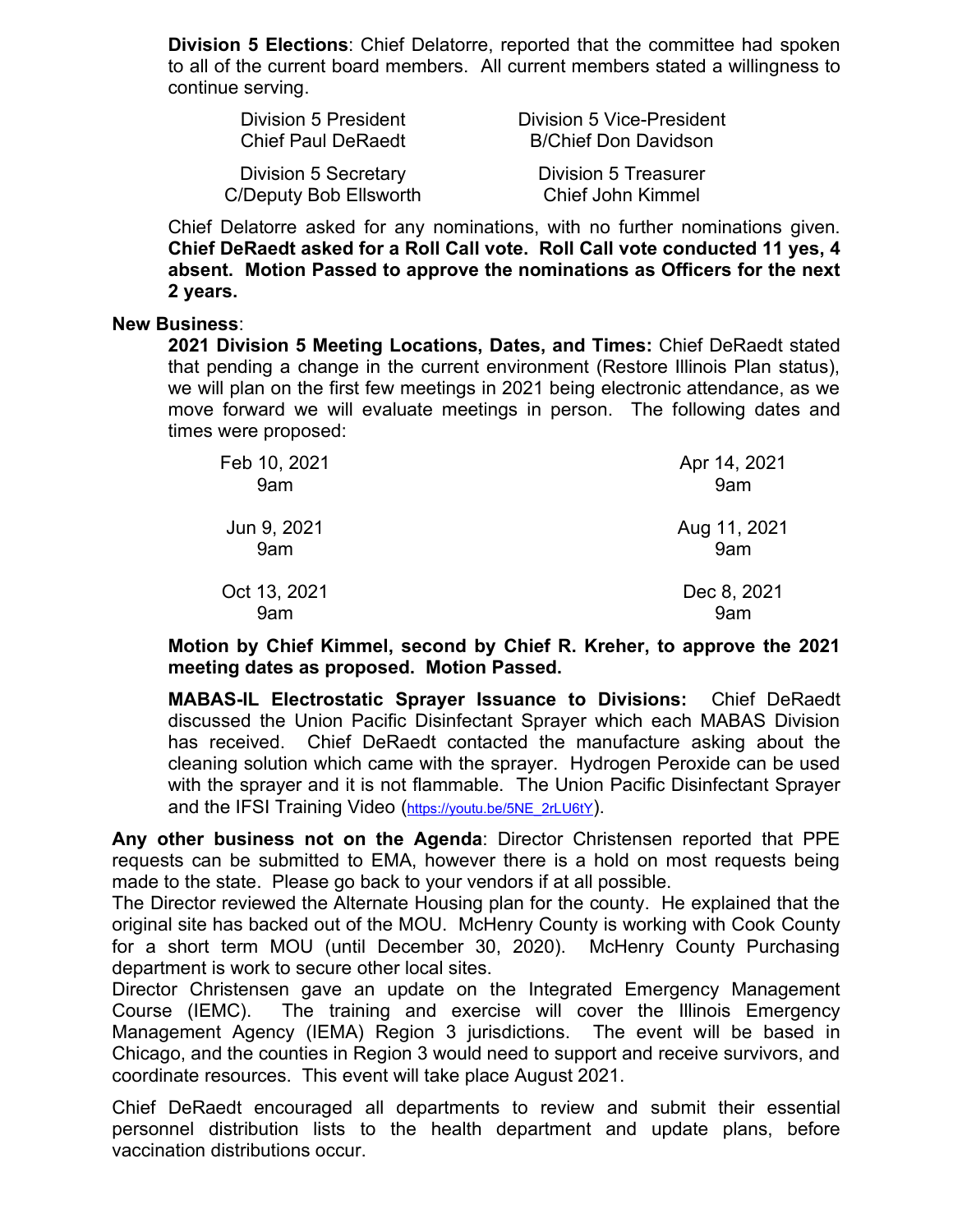D/Chief Abernathy discussed a project his daughter presented on the upcoming COVID19 vaccine. My daughter, Grace, has worked in the biomedical field and is now studying for her PHD at Scripps Research Institute in La Jolla CA.

Grace was a fire explorer and has a deep respect for the fire service. She does not work for any companies providing vaccines; she just wants to look out for the wellbeing and safety of our fire personal. Grace was shocked to see such a low number of people wanting the vaccine. She felt compelled do something to set the scientific record straight.

She put together a presentation about the science behind vaccines and more specifically, the COVID-19 vaccine. She covered the basics of viruses all the way through the vaccine's effectiveness and safety. Her presentation was vetted by the Doctors of Scripps, which is one the top biomedical research institutes in the world. The presentation can be found:

.<br>[https://zoom.us/rec/share/4sGRQQE0oQTz9Kbs7TjbEONpvZupv0aQ-tglYw-vkKk2edr\\_7aGfGOfjxk\\_uvnJ3.tsVXG-IIUwBoo8d2](https://urldefense.proofpoint.com/v2/url?u=https-3A__zoom.us_rec_share_4sGRQQE0oQTz9Kbs7TjbEONpvZupv0aQ-2DtglYw-2DvkKk2edr-5F7aGfGOfjxk-5FuvnJ3.tsVXG-2DIIUwBoo8d2&d=DwMGaQ&c=GGUhuO0t3bc1ZFcIaRBQsg&r=3_OyRIAlbh92drc_ofnvrRLx2eAWnZkhCH1yU-zfq6Y&m=n2x7VZbeUZzi8cDrSE4IKitdPr_o_fMv05UGDQNfA80&s=wcdbhxHMqj9puZpC5uO8K9TJnqR6SpKinL90bZB35VQ&e=)\_ Passcode: 1v?dihDD

Next meeting will be on Wednesday, February 10, 2021, 9am host TBD pending Restore Illinois Plan Phase 4 status.

#### **Motion by Chief R. Kreher, second by D/Chief Abernathy to adjourn at 0945 hours. Passed.**

Respectfully submitted,

R. Elbworth fr. (ES)

R. Ellsworth, Jr.

# **Attendance Name Dept. Name Dept.** Paul DeRaedt CRLK Mike Kern ALGN Chris Olsen CRLK John Knebl ALGN John Kimmel MRGO Jeremy Morris MCSO Steve Frazier MRGO Jenny Synek NERCOM Don Davidson MRGO Jason Kern SEECOM Mike Hill WSTK Don Burr SEECOM Mark Abernathy **NUND** Brad Delatorre **CARY** Scott Ravagnie HUNT David Christensen EMA Al Schlick **EMA HUNT** Bob Ellsworth **EMA** Christina Loomis SRT Mike Weber WNLK Paul Klicker **SPGR** Bob Kreher **Book SPGR** Bob Kreher **FRGR** John Burns UNON Gerald Schalk FRGR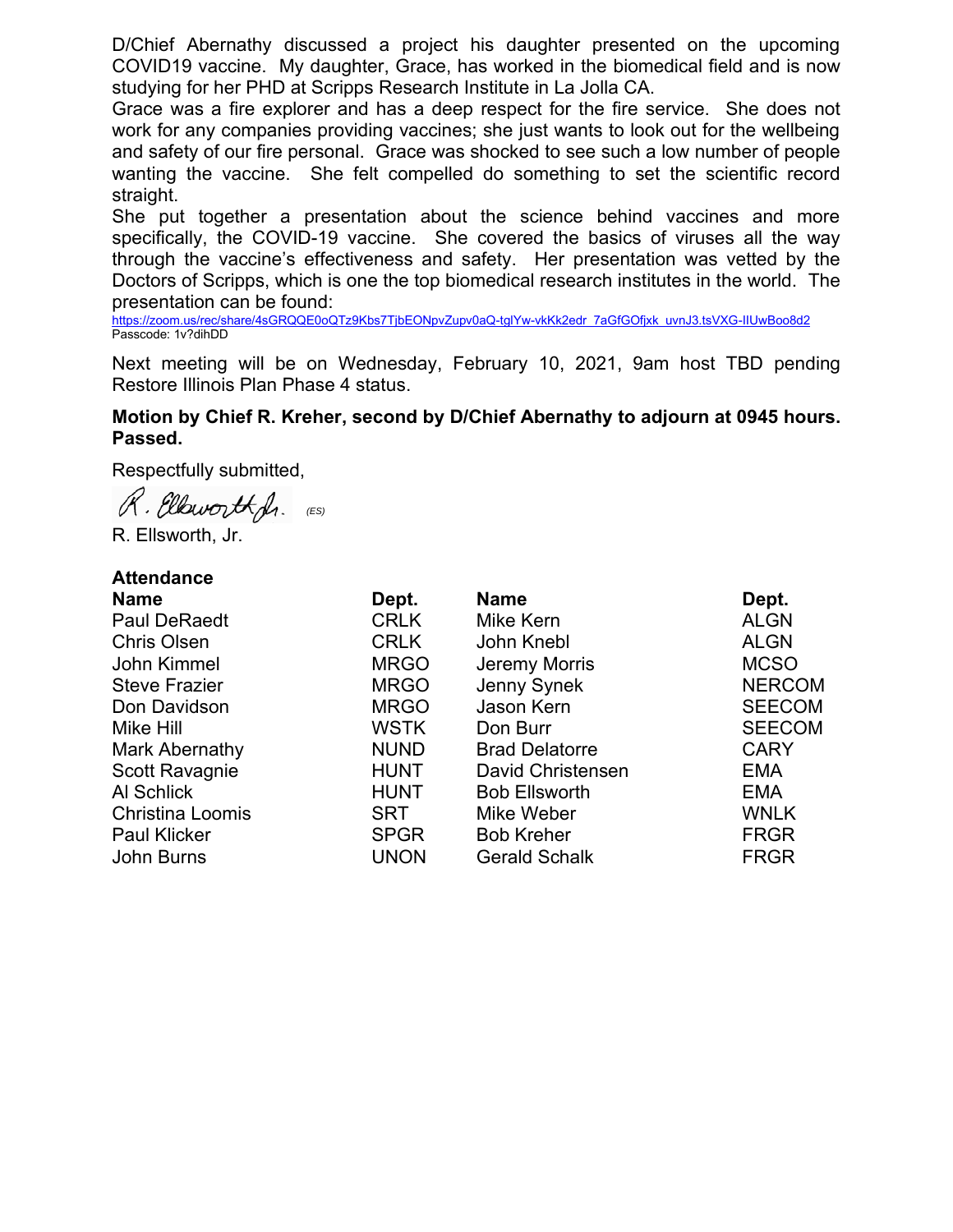**Batt. Chief, Don Davidson** Vice-President

**Chief Dep., Robert Ellsworth** Secretary

> Chief, John Kimmel Treasurer

Mutual  $A$ id  $B_{ox}A$ larm  $S_{y^{stem}}$ 

McHenry County Division 5

mabas5.org



**Roll Call Votes** Division 5 (15 Primary Members)

YNA

YNA

YNA

YNA

YNA

YNA

YNA

YNA

**Algonquin LITH FPD Cary FPD Crystal Lake Fire Rescue Fox River Grove FPD Harvard FPD Hebron FPD Huntley FPD Marengo FRD** 

McHenry Twp FPD YNA **Nunda Rural FPD** YNA **Richmond Twp FPD** YNA **Spring Grove FPD** YNA **Union FPD** YNA **Wonder Lake FPD** YNA **Woodstock FRD** YNA

Vote called for:

December 9, 2020 meeting attendance, 11 present, 4 absent.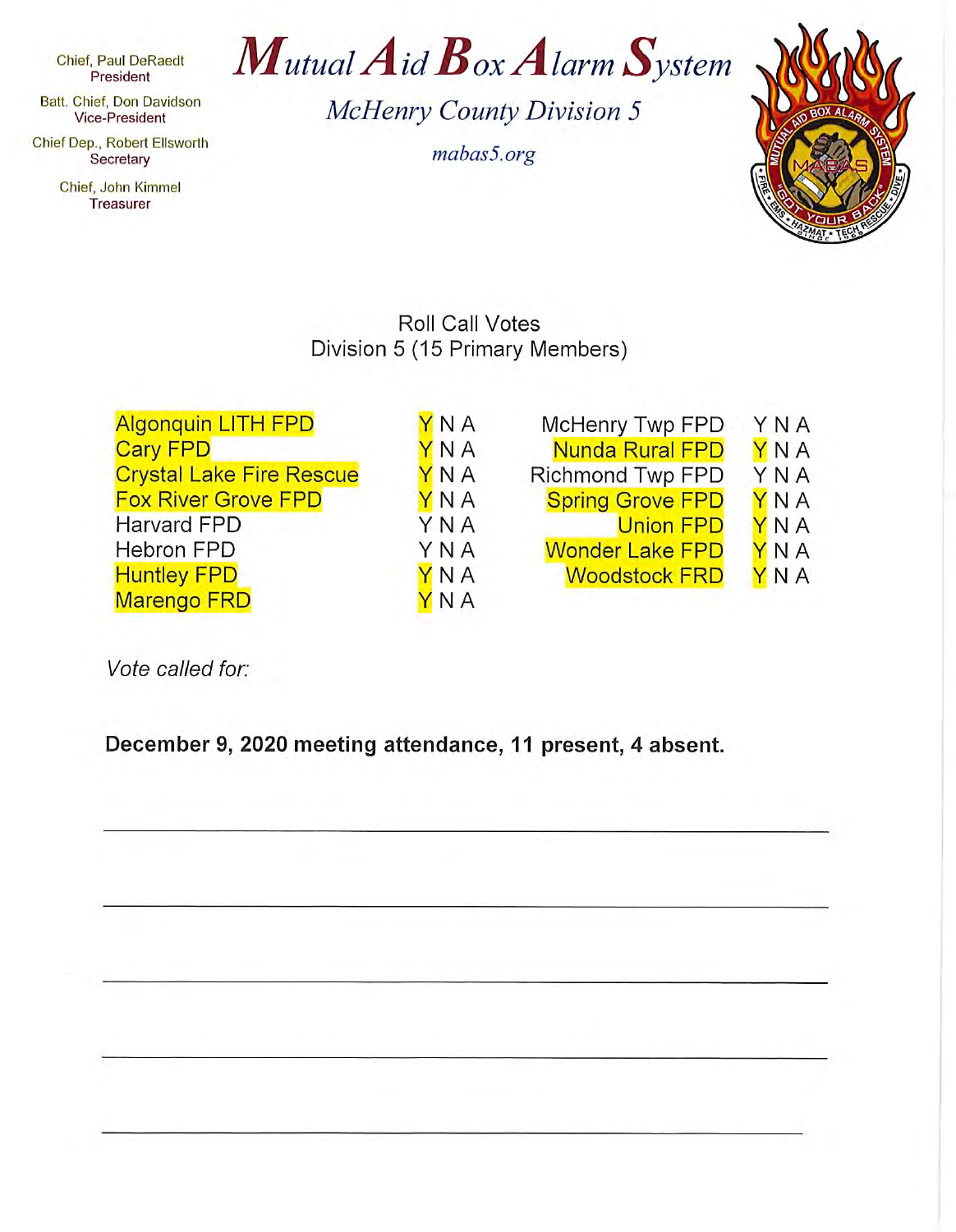**Batt. Chief, Don Davidson Vice-President** 

Chief Dep., Robert Ellsworth Secretary

> Chief, John Kimmel Treasurer

 $M$ utual  $A$ id  $B$ ox  $A$ larm  $S$ ystem

McHenry County Division 5

mabas5.org



**Roll Call Votes** Division 5 (15 Primary Members)

**Algonquin LITH FPD Cary FPD Crystal Lake Fire Rescue Fox River Grove FPD Harvard FPD Hebron FPD Huntley FPD Marengo FRD** 

YNA YNA YNA YNA YNA YNA YNA

YNA

| McHenry Twp FPD         | YNA |
|-------------------------|-----|
| <b>Nunda Rural FPD</b>  | YNA |
| <b>Richmond Twp FPD</b> | YNA |
| <b>Spring Grove FPD</b> | YNA |
| <b>Union FPD</b>        | YNA |
| <b>Wonder Lake FPD</b>  | YNA |
| <b>Woodstock FRD</b>    | YNA |
|                         |     |

Vote called for:

December 9, 2020 Treasurer's Report, 11 present, 4 absent.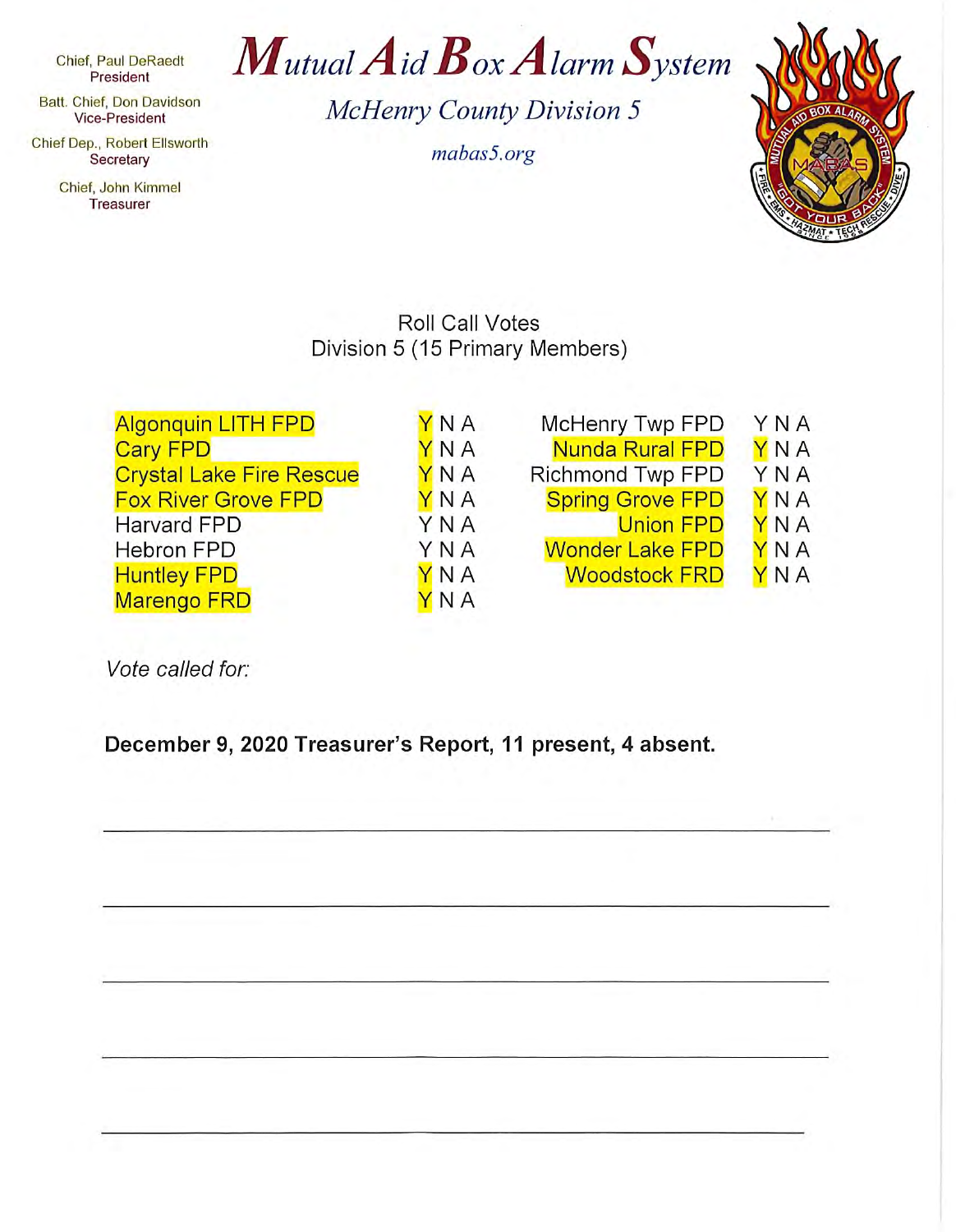**Batt. Chief, Don Davidson Vice-President** 

**Chief Dep., Robert Ellsworth** Secretary

> Chief, John Kimmel Treasurer

 $M$ utual  $A$ id  $B$ ox  $A$ larm  $S$ ystem

McHenry County Division 5

mabas5.org



**Roll Call Votes** Division 5 (15 Primary Members)

**Algonquin LITH FPD Cary FPD Crystal Lake Fire Rescue Fox River Grove FPD Harvard FPD Hebron FPD Huntley FPD Marengo FRD** 

YNA YNA YNA YNA YNA YNA YNA

YNA

| YNA |
|-----|
| YNA |
| YNA |
| YNA |
| YNA |
| YNA |
| YNA |
|     |

Vote called for:

December 9, 2020 Division 5 Election of Officers, 11 present, 4 absent.